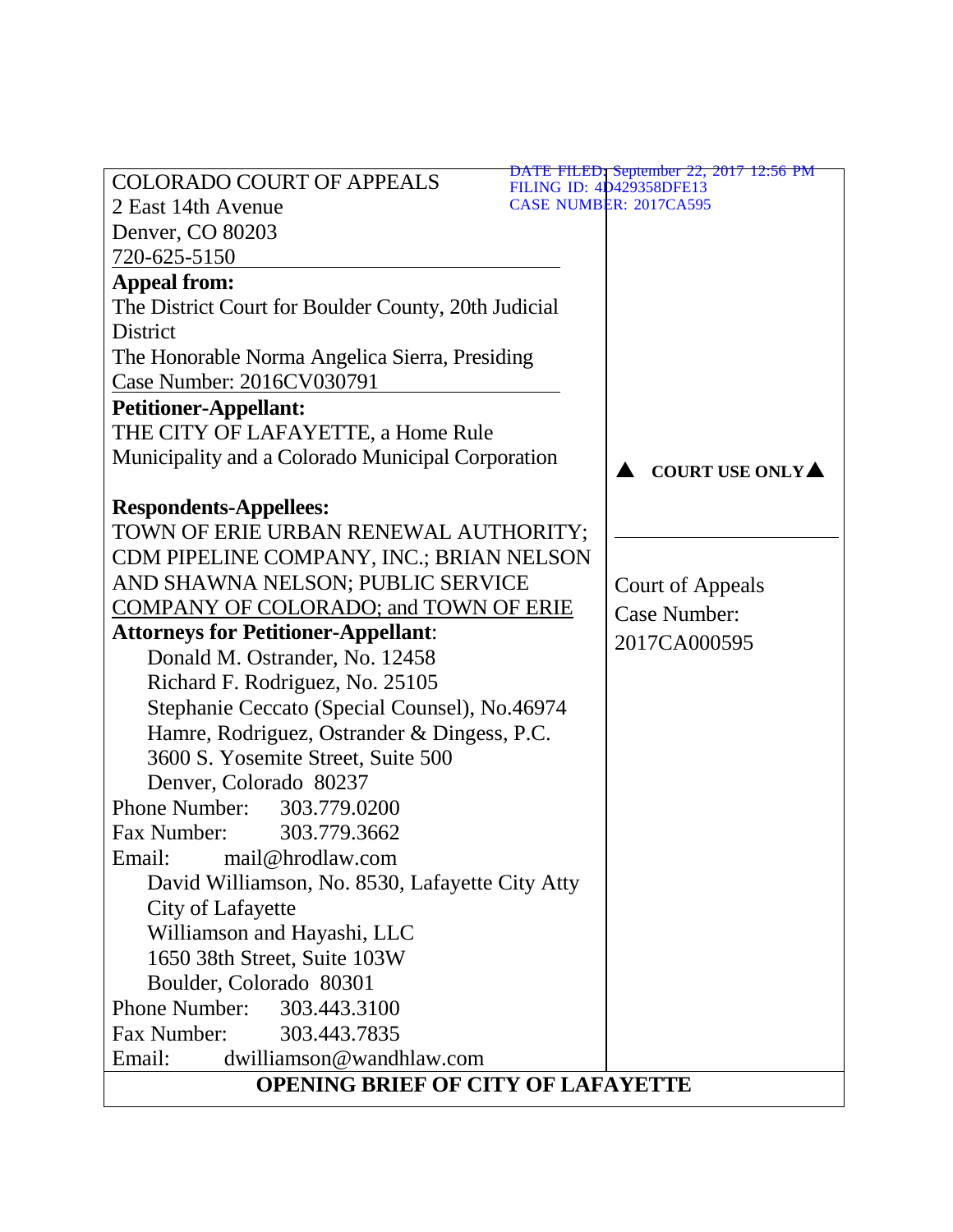## **CERTIFICATE OF COMPLIANCE**

I hereby certify that this brief complies with all requirements of C.A.R. 28 or C.A.R. 28.1, and C.A.R. 32, including all formatting requirements set forth in these rules. Specifically, the undersigned certifies that:

**The brief complies with the applicable word limits set forth in C.A.R. 28(g) or C.A.R. 28.1(g).**

It contains **7,296** words (principal brief does not exceed 9,500 words; reply brief does not exceed 5,700 words).

**The brief complies with the standard of review requirements set forth in C.A.R. 28(a)(7)(A) and/or C.A.R. 28(b).**

**EX** For each issue raised by the appellant, the brief contains under a separate heading before the discussion of the issue, a concise statement: (1) of the applicable standard of appellate review with citation to authority; and (2) whether the issue was preserved, and, if preserved, the precise location in the record where the issue was raised and where the court ruled, not to an entire document.

 **In response to each issue raised, the appellee** must provide under a separate heading before the discussion of the issue, a statement indicating whether appellee agrees with appellant's statements concerning the standard of review and preservation for appeal and, if not, why not.

**I acknowledge that my brief may be stricken if it fails to comply with any of the requirements of C.A.R. 28 or 28.1, and C.A.R. 32.**

> HAMRE, RODRIGUEZ, OSTRANDER & DINGESS, P.C. **S/ DONALD M. OSTRANDER'S DULY SIGNED PHYSICAL COPY OF THIS DOCUMENT IS ON FILE AT THE OFFICE OF HAMRE, RODRIGUEZ, OSTRANDER & DINGESS, P.C. PURSUANT TO CRCP RULE 121, SECTION 1-26(9)** By:

> > Donald M. Ostrander, No. 12458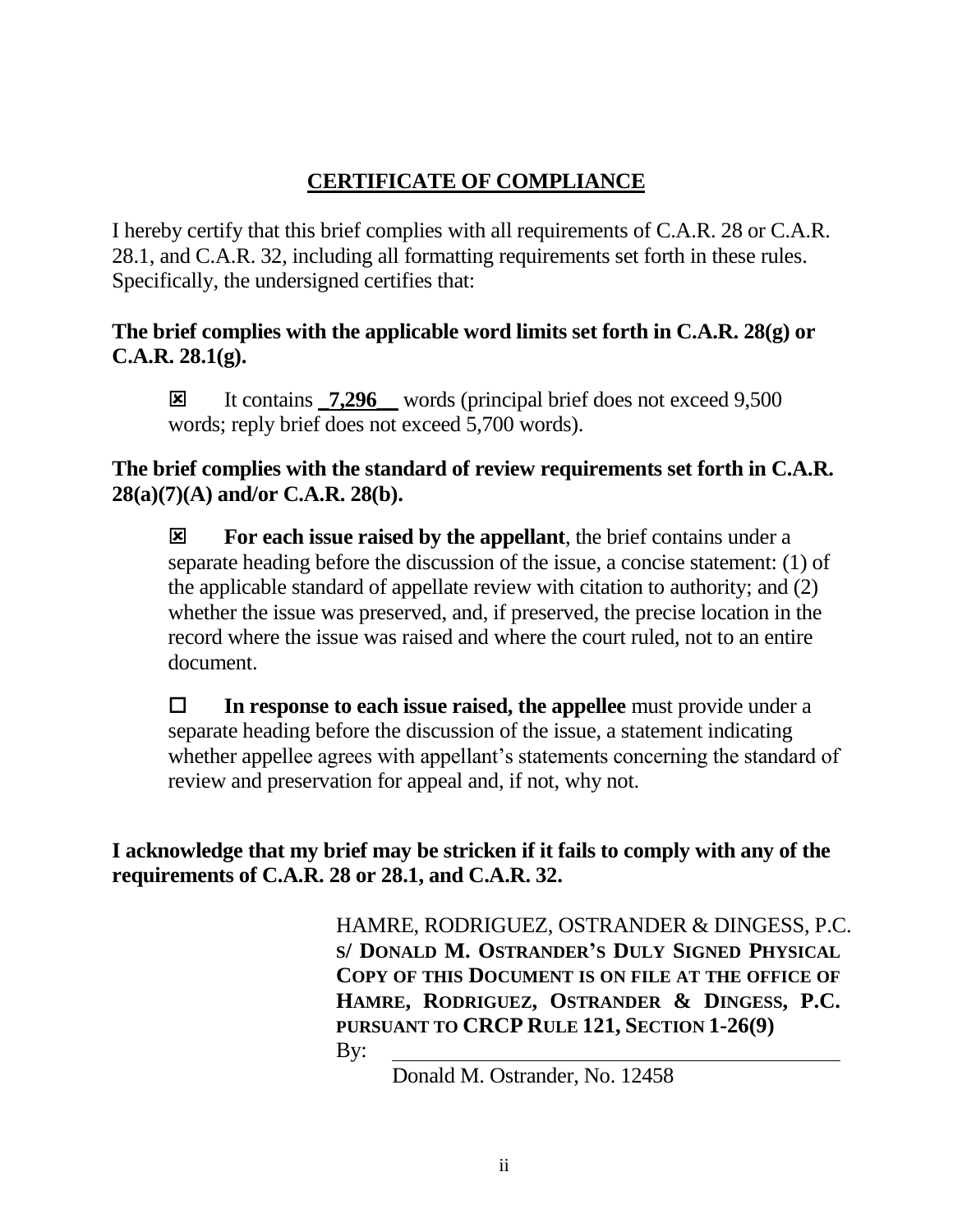# **TABLE OF CONTENTS**

|     |           |    |                                                                                              | $V-V1$ |
|-----|-----------|----|----------------------------------------------------------------------------------------------|--------|
|     |           |    |                                                                                              | 1      |
|     |           |    | 1                                                                                            |        |
| I.  |           |    |                                                                                              |        |
| Π.  |           |    |                                                                                              |        |
| Ш.  |           |    |                                                                                              |        |
| IV. |           |    |                                                                                              |        |
|     |           |    |                                                                                              | 5      |
|     |           |    |                                                                                              | 8      |
| I.  |           |    | Lafayette's Condemnation is for a Proper Public Purpose                                      | 8      |
|     | A.        |    |                                                                                              | 8      |
|     | <b>B.</b> |    |                                                                                              | 9      |
|     | C.        |    |                                                                                              | 9      |
|     |           | 1. | Condemning for Open Space is a Valid and                                                     | 9      |
|     |           | 2. | The Telluride Case Clarified that Home Rule<br>Municipalities May Condemn Extraterritorially | 12     |
|     |           | 3. | The Shaklee Factors Support a Finding of Public                                              | 14     |
| II. |           |    | There is No Bad Faith or Fraud Behind Lafayette's Decision to                                | 16     |
|     | A.        |    |                                                                                              | 16     |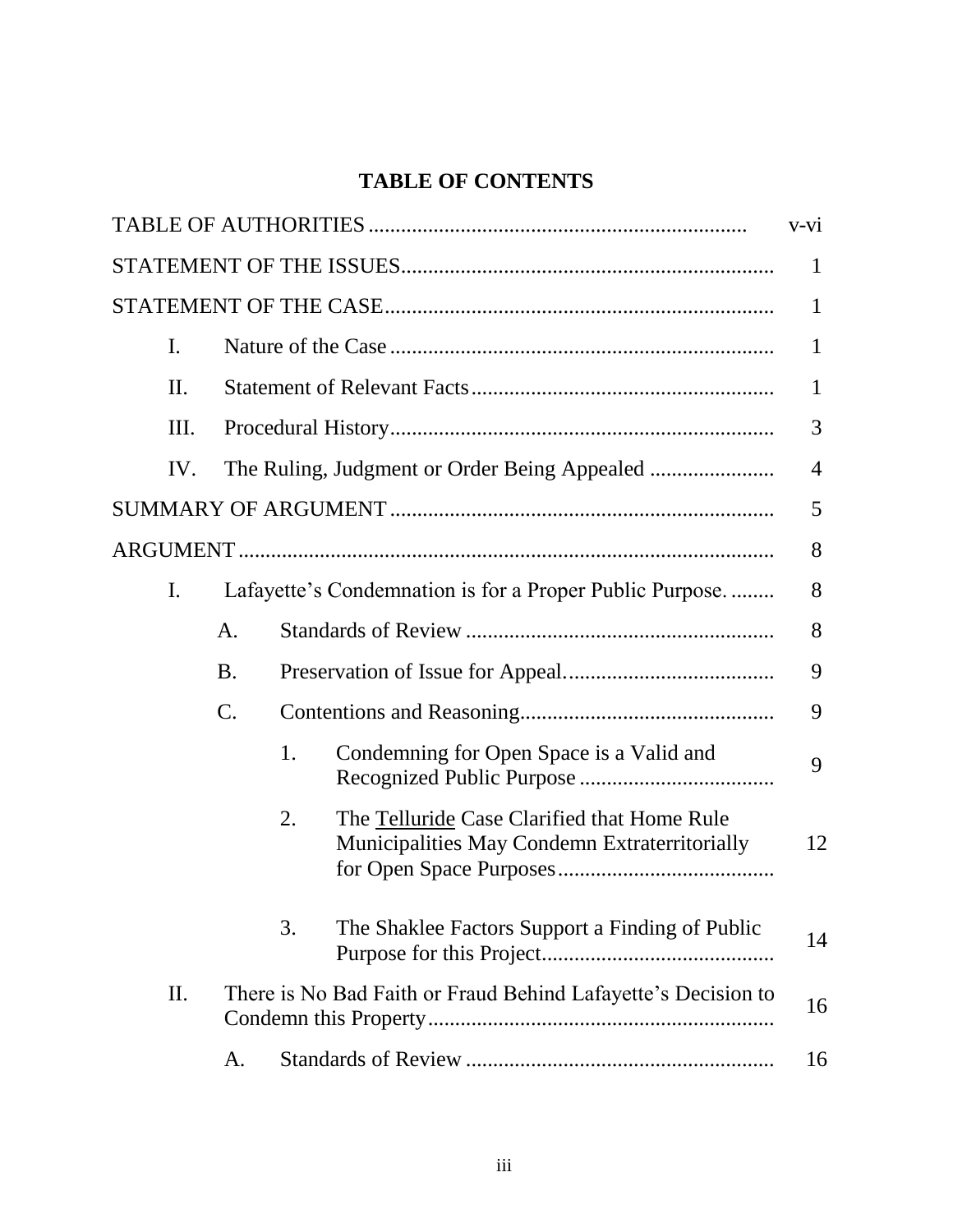| <b>B.</b>       |    |                                                                                                                                    | 16 |
|-----------------|----|------------------------------------------------------------------------------------------------------------------------------------|----|
| $\mathcal{C}$ . |    |                                                                                                                                    | 17 |
|                 | 1. | Lafayette's Condemnation was Undertaken With<br>Good Faith; Therefore, its Finding of Necessity                                    | 17 |
|                 | 2. | The Public Purpose of Blight Elimination Will<br>Still be Met After Lafayette's Condemnation                                       | 23 |
|                 | 3. | Open Space and Community Buffers Have Long<br>Been a Coveted Aim of Boulder County,<br>Lafayette, and Various Other Boulder County | 26 |
|                 | 4. | Previous Attempts Were Made to Protect this<br>Property as Open Space in Conjunction With                                          | 31 |
| CONCLUSION.     |    |                                                                                                                                    | 33 |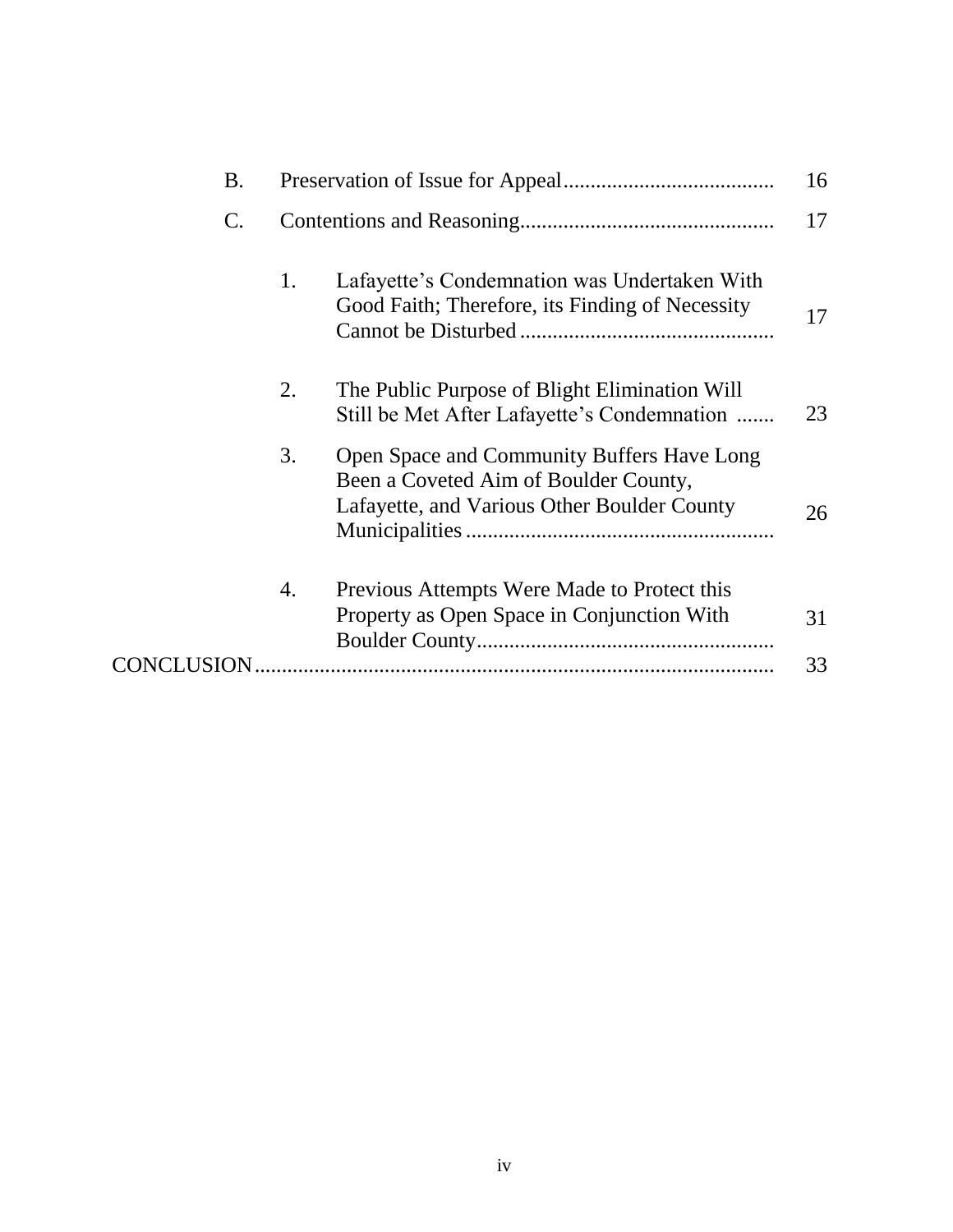# **TABLE OF AUTHORITES**

**Cases**

| City & County of Denver v. Block 173 Associates,                           |
|----------------------------------------------------------------------------|
|                                                                            |
| City and County of Denver v. Board of Com'rs of Arapahoe County,           |
|                                                                            |
| Colorado State Bd. of Land Comm'rs v. Dist. Court In & For Jefferson Cnty. |
|                                                                            |
|                                                                            |
| Milheim v. Moffat Tunnel Improvement Dist., 211 P. 649 (Colo. 1922),       |
|                                                                            |
| Mortensen v. Mortensen, 309 P.2d 197 (Colo. 1957)  17, 18, 19              |
|                                                                            |
|                                                                            |
| <u>Thornton by Utils. Bd. v. Farmers Reservoir &amp; Irrigation Co.,</u>   |
|                                                                            |
| Thornton Development Authority v. Upah, 640 F.Supp. 1071 (D. Colo. 1986)10 |
| Town of Telluride v. San Miguel Valley Corp., 185 P.3d 161                 |
|                                                                            |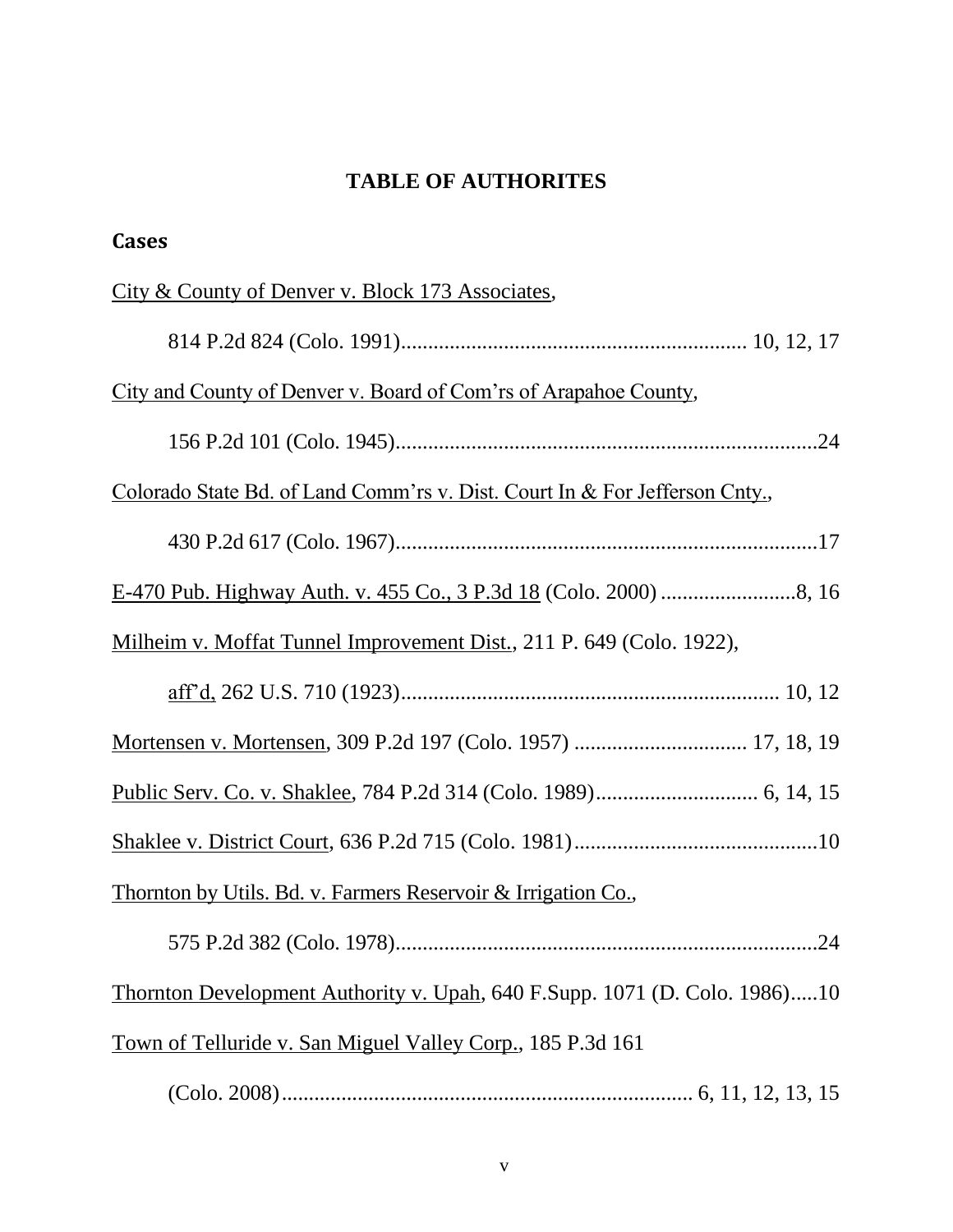## **Statutes**

# **Other Authorities**

|--|--|--|

# **Rules**

|--|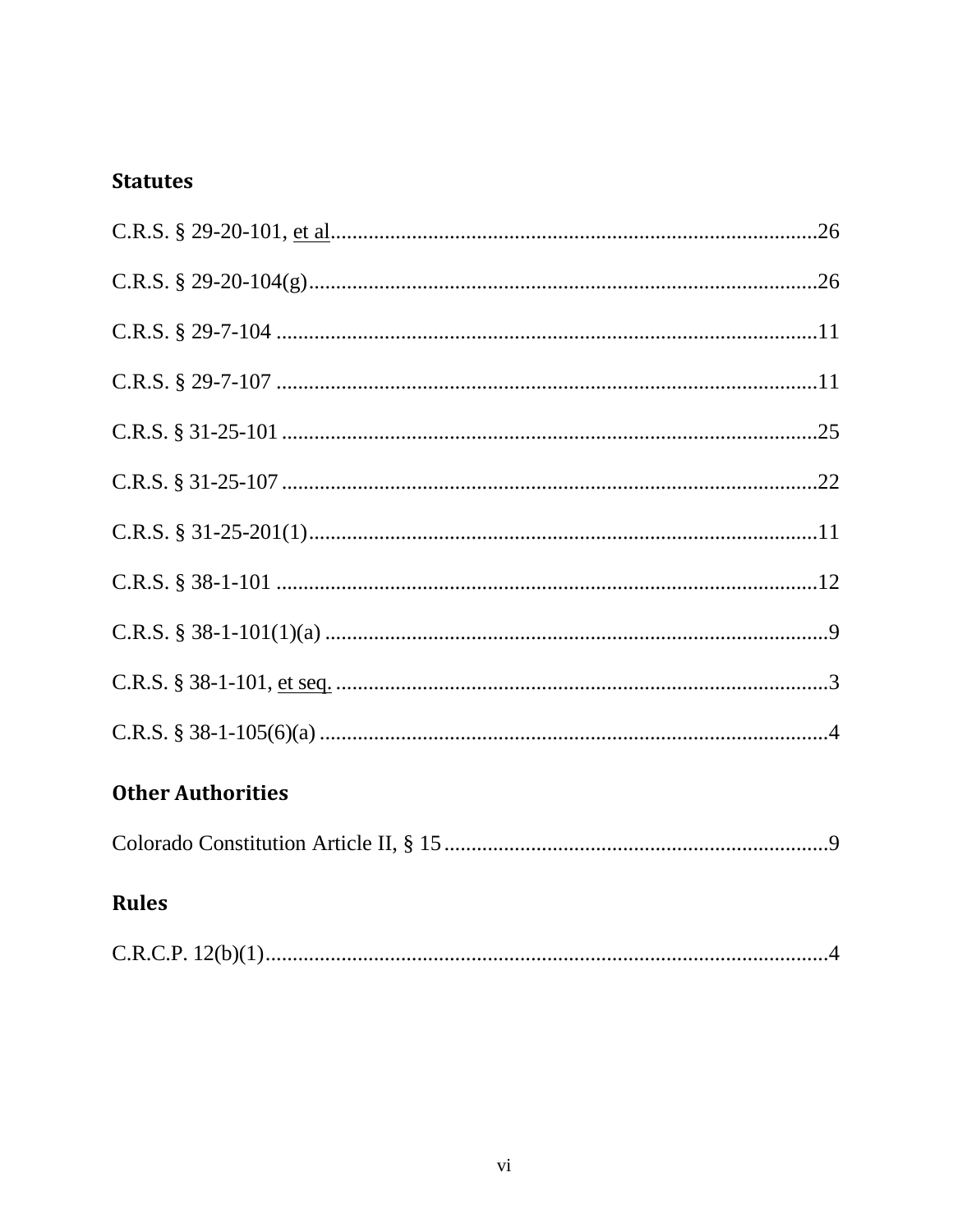#### **STATEMENT OF THE ISSUES**

1. Did the trial court err when it ruled that Lafayette's condemnation lacked a proper public purpose?

2. Did the trial court err when it ruled that Lafayette's condemnation lacked good faith and subsequently Lafayette did not have the authority to condemn?

### **STATEMENT OF THE CASE**

#### **I. NATURE OF THE CASE**

In this eminent domain case, the City of Lafayette ("Lafayette"), a home rule city, sought to acquire by condemnation an approximately 22-acre parcel owned by the Town of Erie Urban Renewal Authority ("TOEURA") to provide a community buffer through open space and preservation of rural land access. TOEURA and the Town of Erie ("Erie") (collectively, the "Respondents"), filed a Motion to Dismiss citing lack of jurisdiction. The trial court ruled that the condemnation was not for a public purpose and lacked the necessary good faith. Thus, the trial court granted the Motion to Dismiss and ruled that Lafayette was not authorized to condemn the property. This appeal followed.

#### **II. STATEMENT OF RELEVANT FACTS**

Three parcels of land sit at the Southeast corner of Arapahoe Road and Highway 287 in between Lafayette and Erie, and collectively are now known as Nine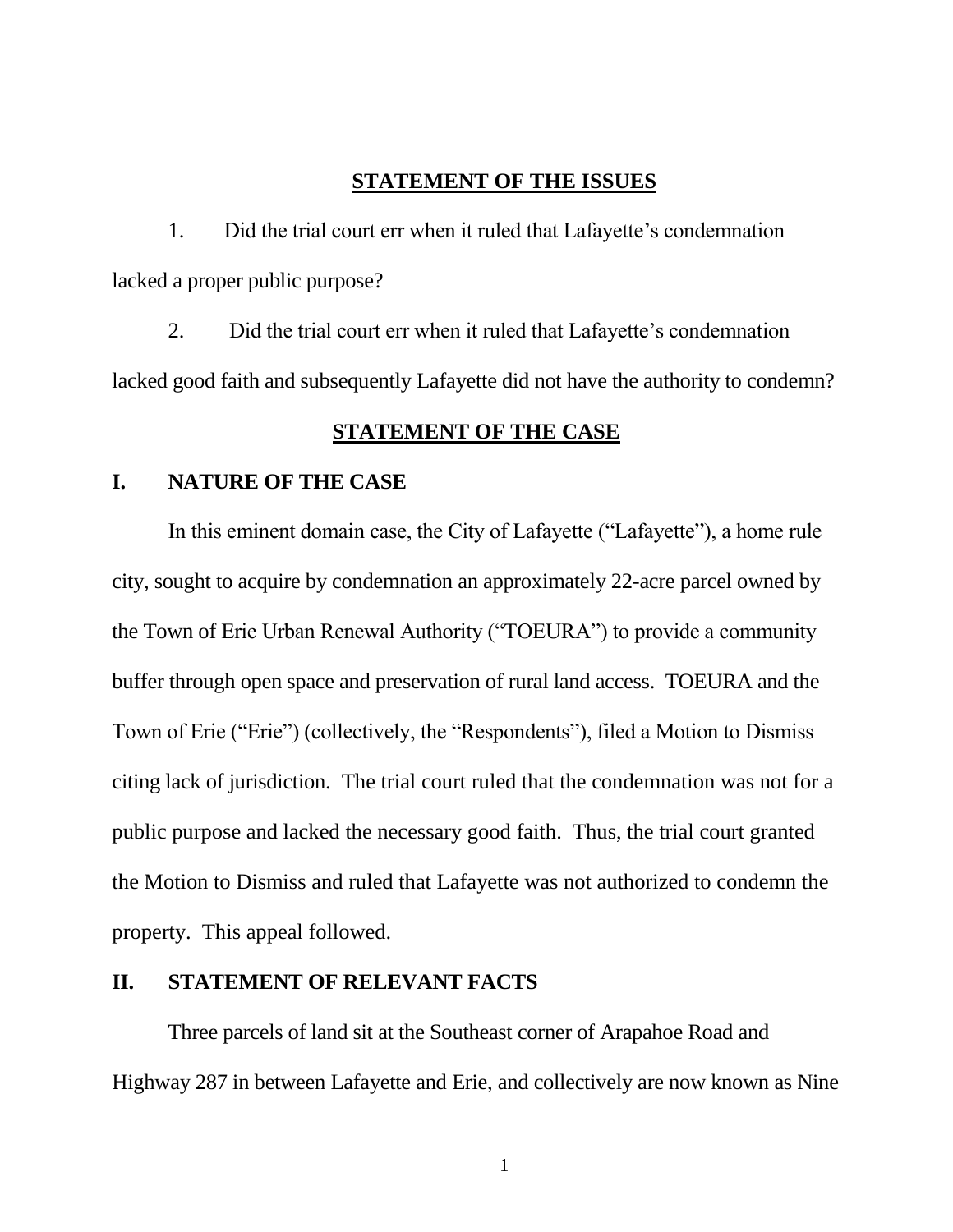Mile Corner. Ex 31, p 1091. Historically, these parcels sat in unincorporated Boulder County. The 22-acre parcel which Lafayette seeks to condemn is known as the "Nelson" property and it was designated as Rural Preservation under the East Central Boulder County Comprehensive Development Plan Intergovernmental Agreement ("ECIGA") and the Boulder County Countywide Coordinated Development Plan ("Super IGA"). EX P8, p. 484; EX P11, p. 500. Under both of these documents, the rural land designation served "the purpose of preserving a community buffer serv[ing] the economic and civic interests of their citizens..." EX 21, p. 997; EX P11, p. 486.

"TOEURA and Erie purchased Nine Mile Corner in a series of transactions between 1998 and 2013, an[d] annexed Nine Mile Corner into Erie in 2015." CF, p 65. Nine Mile Corner was annexed into Erie and the land use designation changed from rural preservation to regional commercial. CF, p 65; TR 2/14/17am, p 76:14- 15; EX 3, p 930; EX P20, pp 520-523. Respondents began planning a large shopping center on the entire Nine Mile Corner, which abuts a Lafayette residential neighborhood, Beacon Hill. TR 2/14/17am, p 9:4-5; pp 69:4-70:19. After attempts to purchase the "Nelson" property failed, Lafayette began condemnation proceedings to preserve the existing open space buffer between Lafayette and Erie. See, CF, pp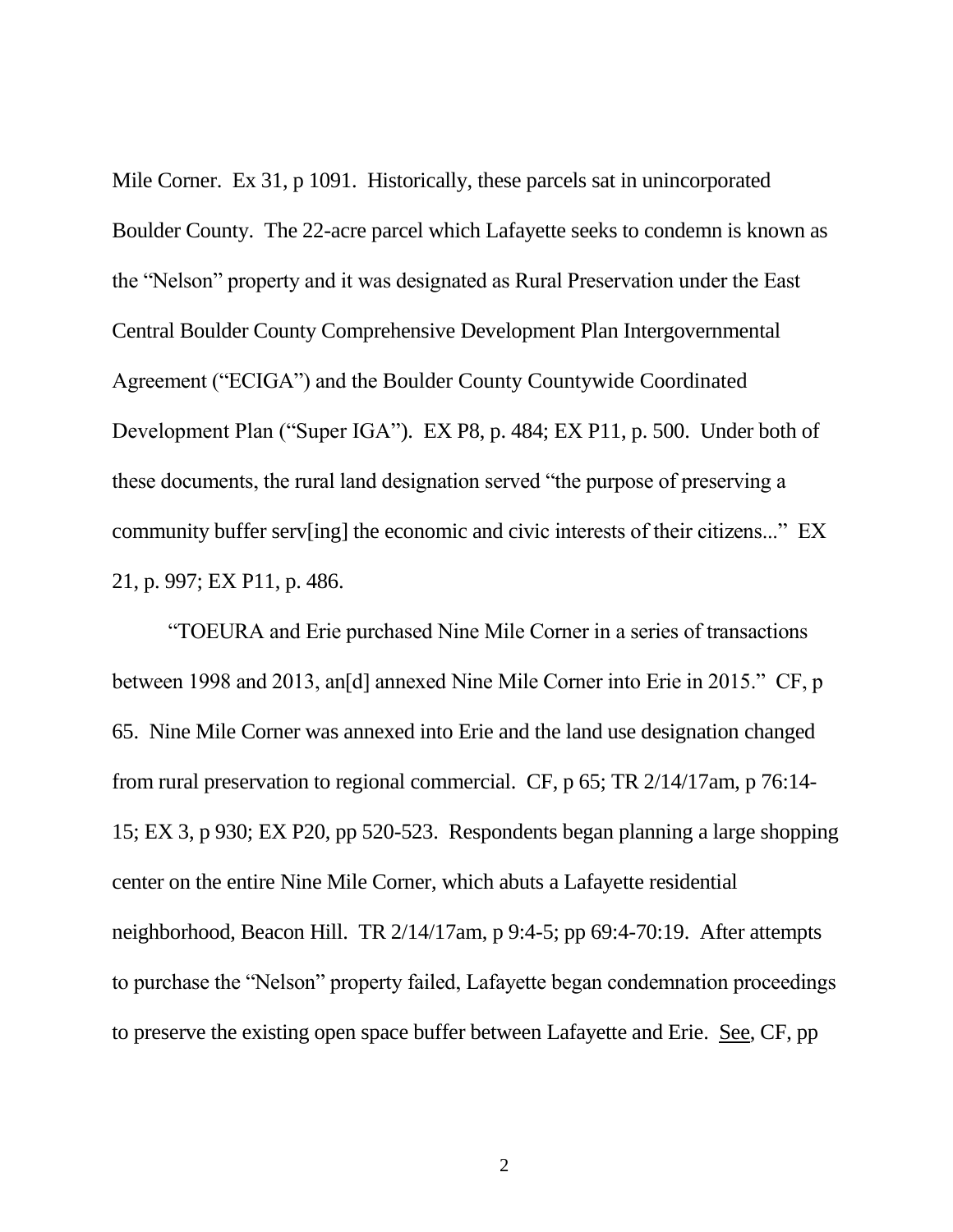1-6. Lafayette chose to only condemn the southern "Nelson" parcel, as opposed to all three parcels on the entire 43-acre corner.

At the time of the condemnation filing (July 2016), Respondents' development of Nine Mile Corner was still a conceptual idea without a commitment from King Soopers or any other anchor tenant. EX 31, p 1101. The Nine Mile Corner Project had not submitted a formal proposal to the Planning Commission, received a CDOT access permit or even completed a land use application. TR 2/14/17am, pp 71:4- 72:4; pp 102:24-104:15. In fact, the Nine Mile Corner proposed site plan was not released to the public until it was attached to Respondents' Motion to Dismiss in September 2016. TR 2/14/17pm, pp 2:21-3:7. Lafayette's City Council was not privy to any of this information at the time they adopted their condemnation ordinance in May 2016.

#### **III. PROCEDURAL HISTORY**

This is an eminent domain action filed pursuant to C.R.S. § 38-1-101, et seq. in which Lafayette sought to condemn 22 acres of property owned by TOUERA to preserve the open space buffer between the Erie and Lafayette communities, (the "Property"). CF, pp 1-6. Erie and the other Respondents were named in the suit because they were thought to have a record interest in the Property or per statute. CF, p 3.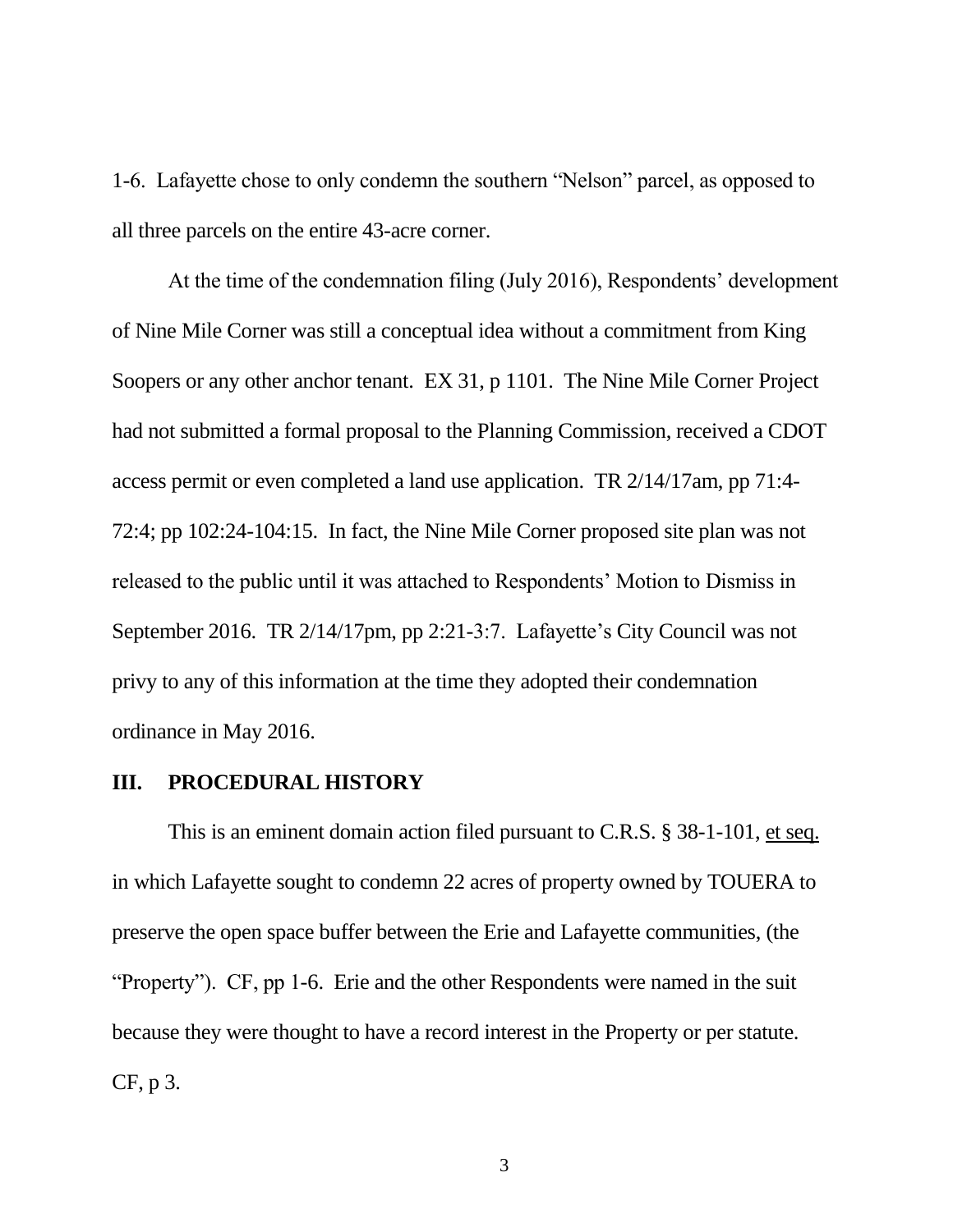Respondents jointly filed a Motion to Dismiss for lack of jurisdiction pursuant to C.R.C.P. 12(b)(1). CF, pp 63-85. Lafayette sought immediate possession of the Property per C.R.S. § 38-1-105(6)(a), but the District Court ruled that it would not set a hearing on immediate possession until the motion to dismiss was decided. CF, pp 18-22; pp 312-313.

An evidentiary hearing on the motion to dismiss was held on February 14-15, 2017. On February 16, 2017, in a written Order the District Court granted the motion to dismiss, ruling that Lafayette had not proven that the condemnation was for a proper public purpose and therefore the court lacked jurisdiction to proceed. CF, pp. 529-543. This ruling effectively established that Lafayette cannot condemn the Property.

Respondent's Motion for Attorney Fees and Bill of Costs and Lafayette's Request for a Hearing on the matter are still pending before the District Court. CF, pp 544-685.

#### **IV. THE RULING, JUDGMENT OR ORDER BEING APPEALED**

Lafayette is appealing the District Court's February 16, 2017 Order Granting Respondents' Motion to Dismiss. CF, pp. 529-543.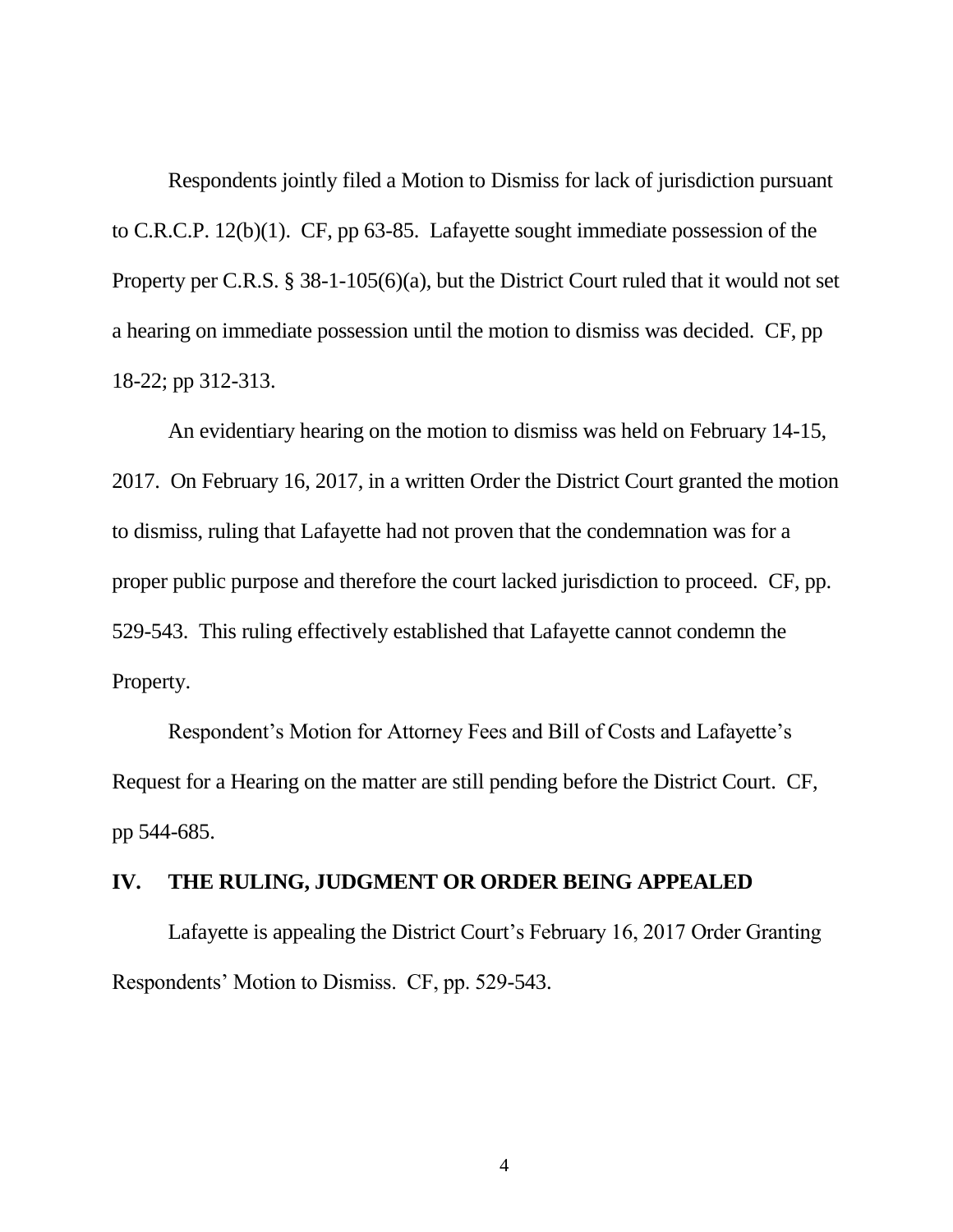#### **SUMMARY OF ARGUMENT**

In granting Respondents' Motion to Dismiss, the trial court ruled that Lafayette's condemnation is not in furtherance of a proper public purpose and lacked good faith. Each ruling is wrong.

Boulder County and its municipalities have long stressed the importance of open space and community buffers. At this point, Lafayette has acquired around 1,300 acres in an effort to protect its flanks and keep from merging with other communities. Just east of Nine Mile Corner is the Kneebone Open Space property; a 30-acre open space area acquired solely by Lafayette to buffer itself from Erie. The Kneebone acquisition extends all the way to Arapahoe Road. On Nine Mile Corner, Lafayette practiced restraint by only seeking to acquire the 22-acre southern "Nelson" parcel; stopping short of obtaining the entire 45-acre, three parcel area up to Arapahoe Road, thus leaving the remaining property in Respondents' hands.

Lafayette's City Council chose to condemn this land "for open space purposes and to protect Lafayette's unique community character by providing a buffer from neighboring communities" when they adopted the condemnation ordinance. The Colorado eminent domain statutes recognize open space as a valid "public purpose." The Colorado Supreme Court went further by authorizing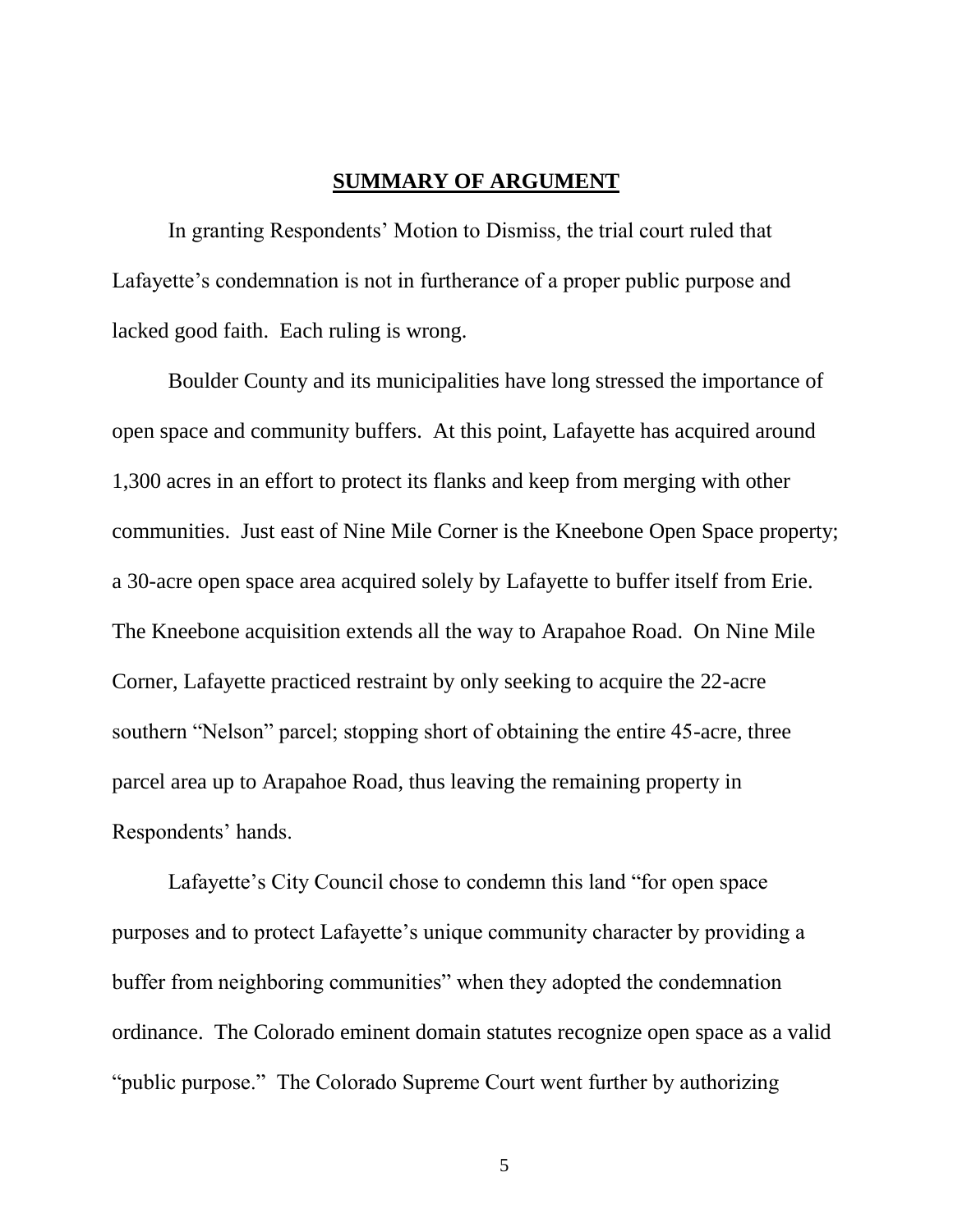condemning open space outside of a home rule municipality's territory in the Town of Telluride v. San Miguel Valley Corp., 185 P.3d 161 (Colo. 2008) case. In the present case, the District Court's Order failed to provide an analysis under the public purpose factors identified in Public Serv. Co. v. Shaklee, 784 P.2d 314 (Colo. 1989)("Shaklee I"). If it had, the Court's analysis would have surely favored Lafayette's legislative determination. Lafayette, a home rule municipality, is continuing its preservation of a community buffer that was protected by the ECIGA and Super IGA by undertaking a condemnation for open space, a true public purpose.

Whereas the concept and the specific phrase, "community buffer," is referenced by Erie, Lafayette and Boulder County in various Comprehensive Plans, Intergovernmental Agreements ("IGAs"), and Parks, Recreation, Open Space and Trails Master Plans ("PROST"); there is no set definition for it. Erie's own city manager admitted that there is no rule of thumb in terms of size for a community buffer and that defining one is "a very case-specific kind of an exercise." Community buffers are quite different from internal setbacks and land use codes used within a community or municipality, and those standards are inapplicable when developing a buffer *between* communities. In the specific case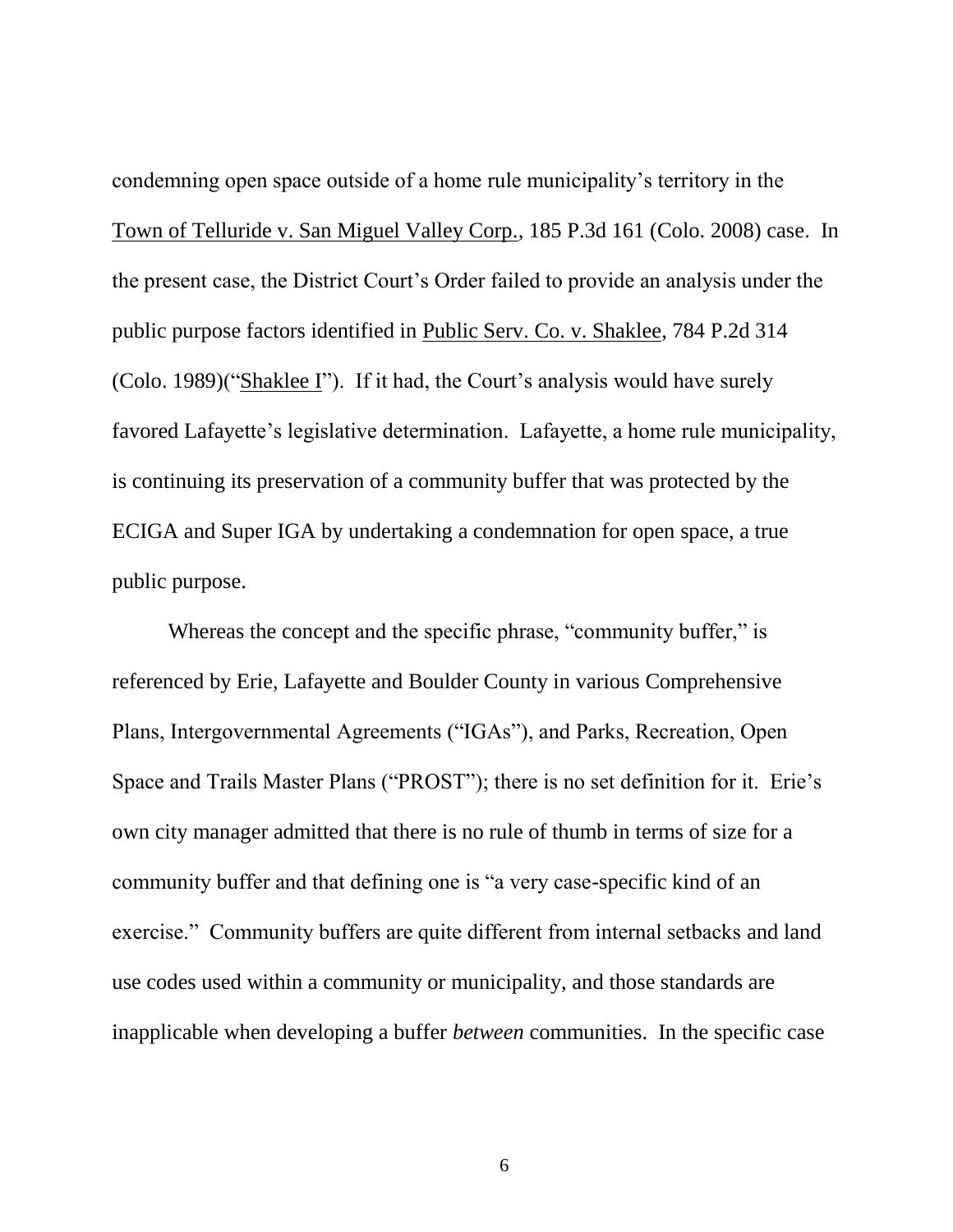of Nine Mile Corner, Lafayette chose the property to condemn based on "the natural break lines" (the ditch), "the topography," and "the setting."

This condemnation was undertaken for a proper public purpose (open space) and in good faith. Lafayette's city council found that "Acquisition of such property is necessary for the public purpose of open space and benefits associated with open space, as well as preservation of Lafayette's local and unique character, and buffering of Lafayette from development activities in neighboring communities." Absent a showing of bad faith, this finding cannot be disturbed. Respondents produced evidence at trial as to how their proposed shopping center would be laid out and what tenants might go where and how Lafayette's acquisition would affect this, but Lafayette knew none of this information when they decided to undertake this condemnation. What Lafayette did know was that Erie was coming across Arapahoe Road right up against Lafayette's Beacon Hill neighborhood; obliterating any discernible break between the two municipalities. Lafayette made the legislative determination to condemn the "Nelson" property based on Lafayette's history and this area's history of creating open space and protecting buffers between communities. Respondents have no documents or testimony to show a lack of good faith on behalf of Lafayette; therefore, Lafayette's finding of necessity must stand.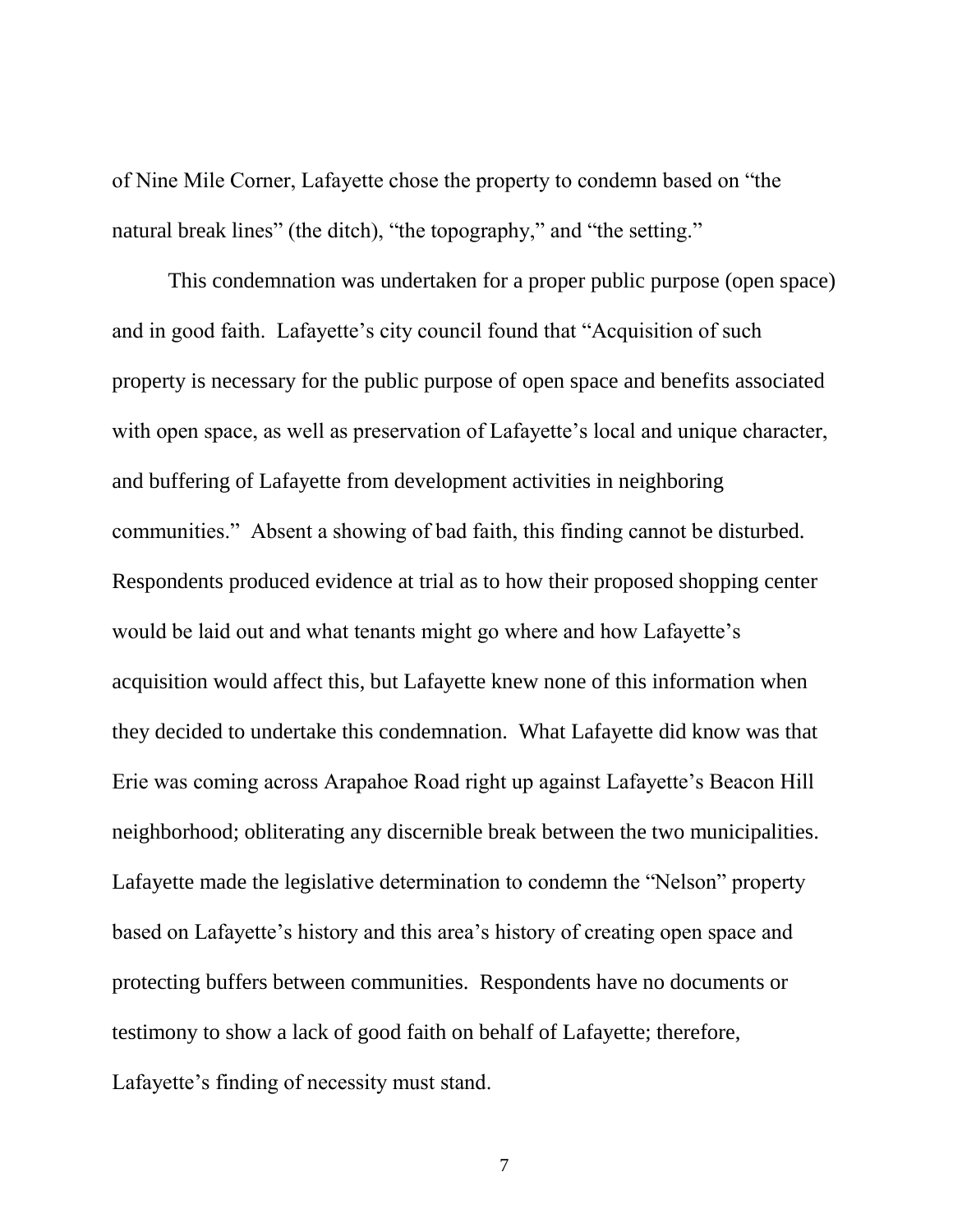As the District Court found in this case, both Respondents' and Lafayette's plan for the Property will eliminate blight, a proper public purpose.

### **ARGUMENT**

### **I. Lafayette's Condemnation is for a Proper Public Purpose.**

#### **A. Standards of Review**.

The conclusions in the trial court's Order Granting Respondents' Motion to Dismiss present both factual and legal conclusions. Specifically, whether Lafayette's condemnation is for a proper public purpose is a mixed question of fact and law. In an eminent domain case, when an appellate court is faced with a mixed question of fact and law, the court may take a number of different approaches:

> The court may treat the ultimate conclusion as one of fact for purposes of review and apply the clear error standard. Alternatively, the court may conclude that a mixed question of fact and law demands de novo review. Finally, the court may review the findings of fact for clear error and still look de novo at the legal conclusions that the trial court drew from those factual findings.

E-470 Pub. Highway Auth. v. 455 Co., 3 P.3d 18, 22 (Colo. 2000) (internal citations omitted).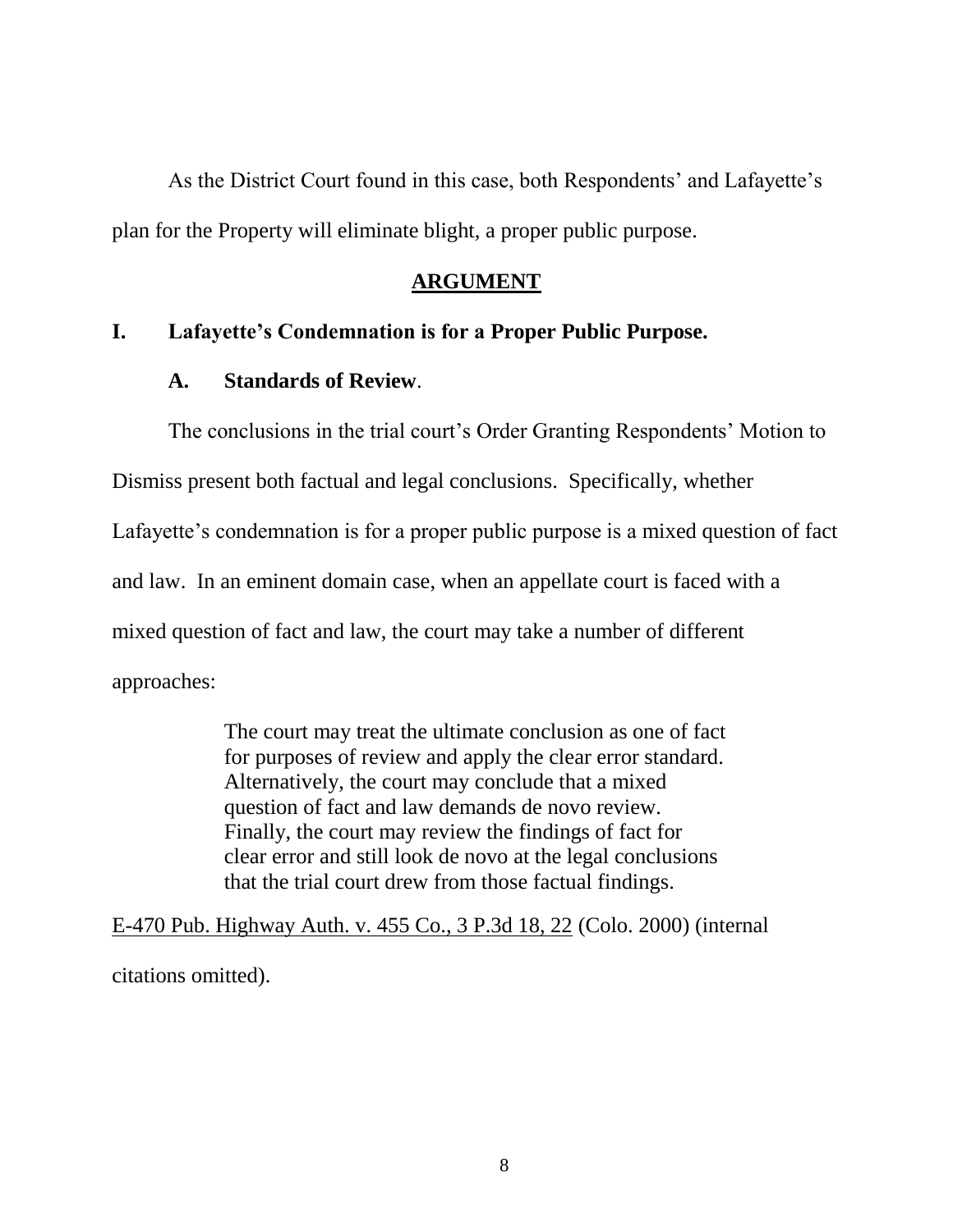### **B. Preservation of Issue for Appeal**.

This issue was preserved in Lafayette's Petition in Condemnation (CF, p2 ¶¶ 6-7); in Lafayette's Motion for Immediate Possession (CF, p19 ¶¶ 1-2); in Lafayette's Reply to Respondents' Response to Petitioner's Motion for Immediate Possession (CF, pp 308-310); in Lafayette's Response to Respondents' Motion to Dismiss and Request for Discovery (CF, pp 314-325); at the evidentiary hearing (TR 2/15/17pm, p 31:2-7); and throughout the trial Court's Order (CF, pp. 529- 543).

### **C. Contentions and Reasoning**.

### **1. Condemning for Open Space is a Valid and Recognized Public Purpose**.

The public purpose requirement is derived from Colorado Constitution

Article II, § 15, which requires the judiciary to determine whether a contemplated

use is public:

Private property shall not be taken or damaged, for public or private use, without just compensation . . . and whenever an attempt is made to take private property for a use alleged to be public, the question whether the contemplated use be really public shall be a judicial question, and determined as such without regard to any legislative assertion that the use is public.

See also, C.R.S. § 38-1-101(1)(a) (applying the same principles to takings by state

or political subdivisions of the state).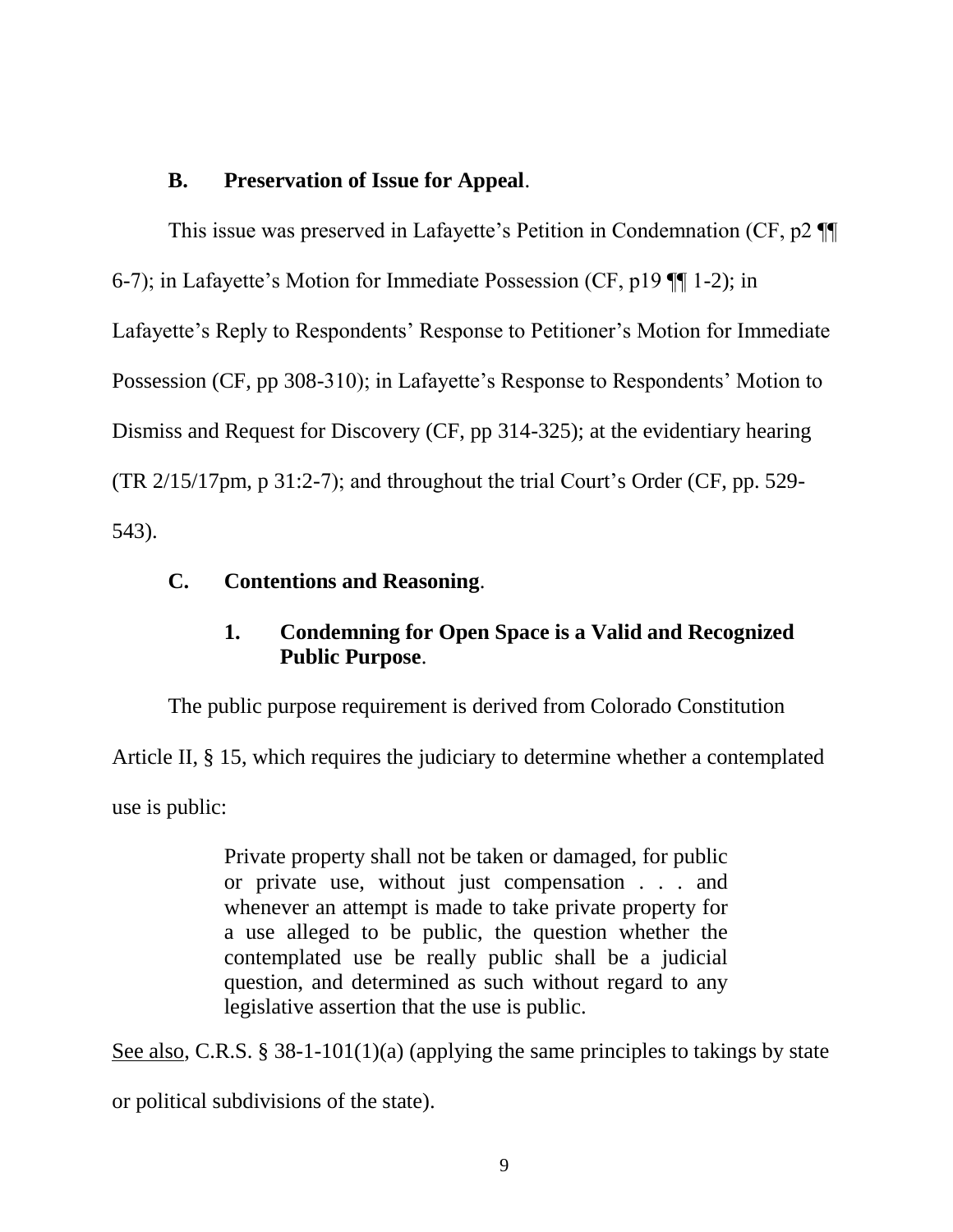The Colorado Supreme Court has ruled that it is for the courts to determine if a contemplated use is really a public use. Shaklee v. District Court, 636 P.2d 715, 717 (Colo. 1981); Thornton Development Authority v. Upah, 640 F.Supp. 1071, 1076 (D. Colo. 1986). However, a court need only determine that the stated public purpose for a condemnation is supported by the record. City & County of Denver v. Block 173 Associates, 814 P.2d 824, 828-829 (Colo. 1991). A legislative determination of public use must stand unless the condemning authority has acted in an arbitrary and wholly unwarranted manner. Milheim v. Moffat Tunnel Improvement Dist., 211 P. 649 (Colo. 1922), aff'd, 262 U.S. 710 (1923).

Lafayette's City Council passed an ordinance on May 3, 2016 declaring an intent to acquire this property, by condemnation if necessary, "for open space purposes and to protect Lafayette's unique community character by providing a buffer from neighboring communities." EX 25, p 1026. City Council further found, "Lafayette has, and continues, to recognize the importance of acquiring open space land within its designated planning area... [to serve] as an important buffer from neighboring communities." Id. "Boulder County and most every municipality within Boulder County, including the Town of Erie, have recognized the public importance of protecting the unique characteristics of the various communities within the County by providing a buffer through open space and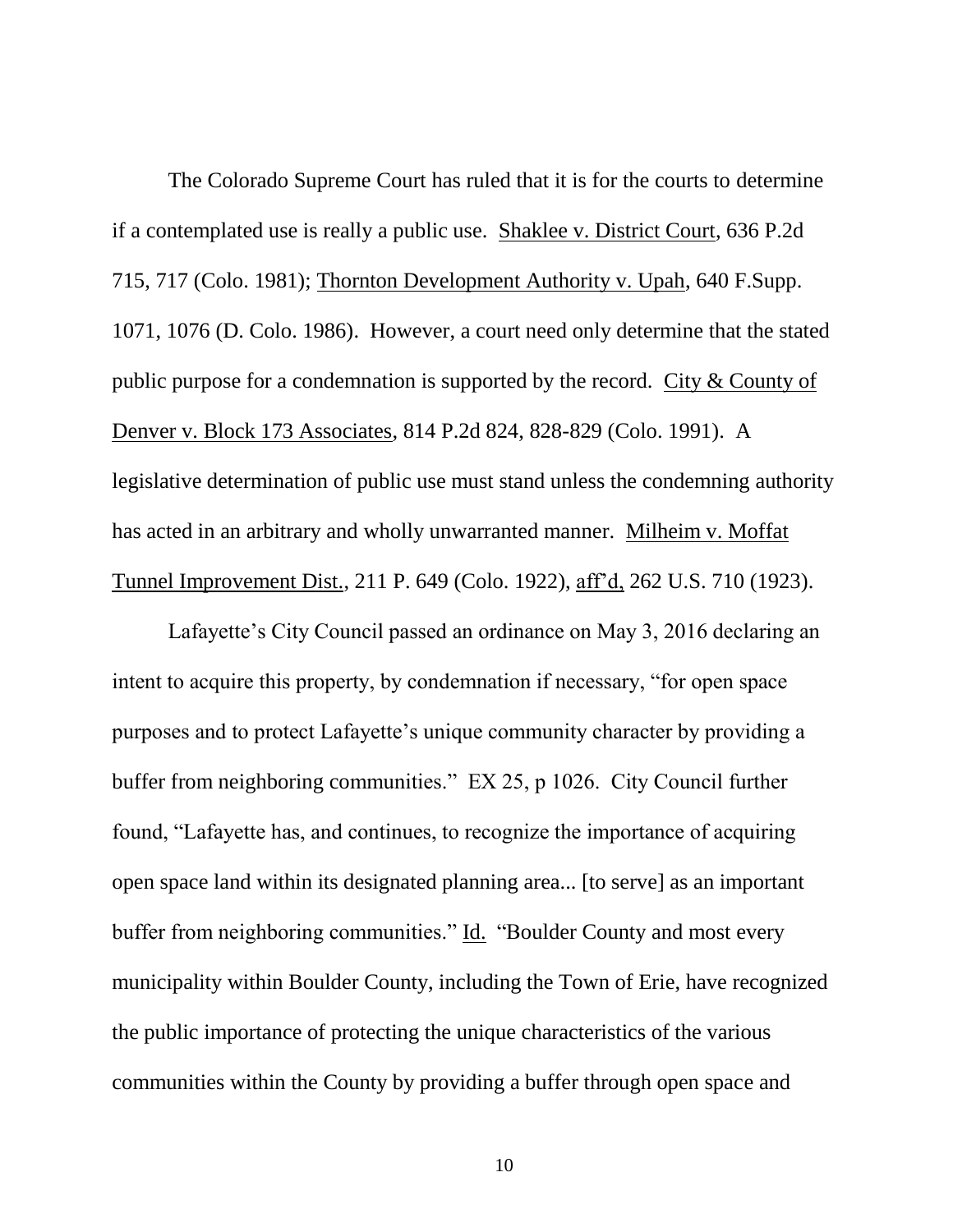preservation of rural land…" Id. "Lafayette has engaged in intergovernmental agreements with Boulder County and neighboring communities for the specific purpose of preserving agricultural lands and providing a buffer between Lafayette and its neighboring communities." Id. "Lafayette considers buffering itself from neighboring communities, and the acquisition and availability of open space and agricultural land as one of the highest public purposes that are valued by the citizens of Lafayette." EX 25, p 1027.

C.R.S. § 31-25-201(1) grants cities the right to exercise eminent domain for the purpose of acquiring open space. C.R.S. §§ 29-7-104, -107 grants municipal corporations the authority to condemn property for "the preservation or conservation of sites, scenes, open space, and vistas of scientific, historic, aesthetic, or other public interest." Colorado Constitution Article XX "grants home rule municipalities the power to condemn property for open space and park purposes." Town of Telluride v. San Miguel Valley Corp., 185 P.3d at 165. Lafayette took legislative action through the adoption of Ordinance No. 20, Series 2016 and declared the acquisition of the property was for the public purpose of open space and the benefits associated with open space, as well as preservation of Lafayette's local and unique character, and buffering of Lafayette from development activities in neighboring communities. EX 25, pp 1026-1028.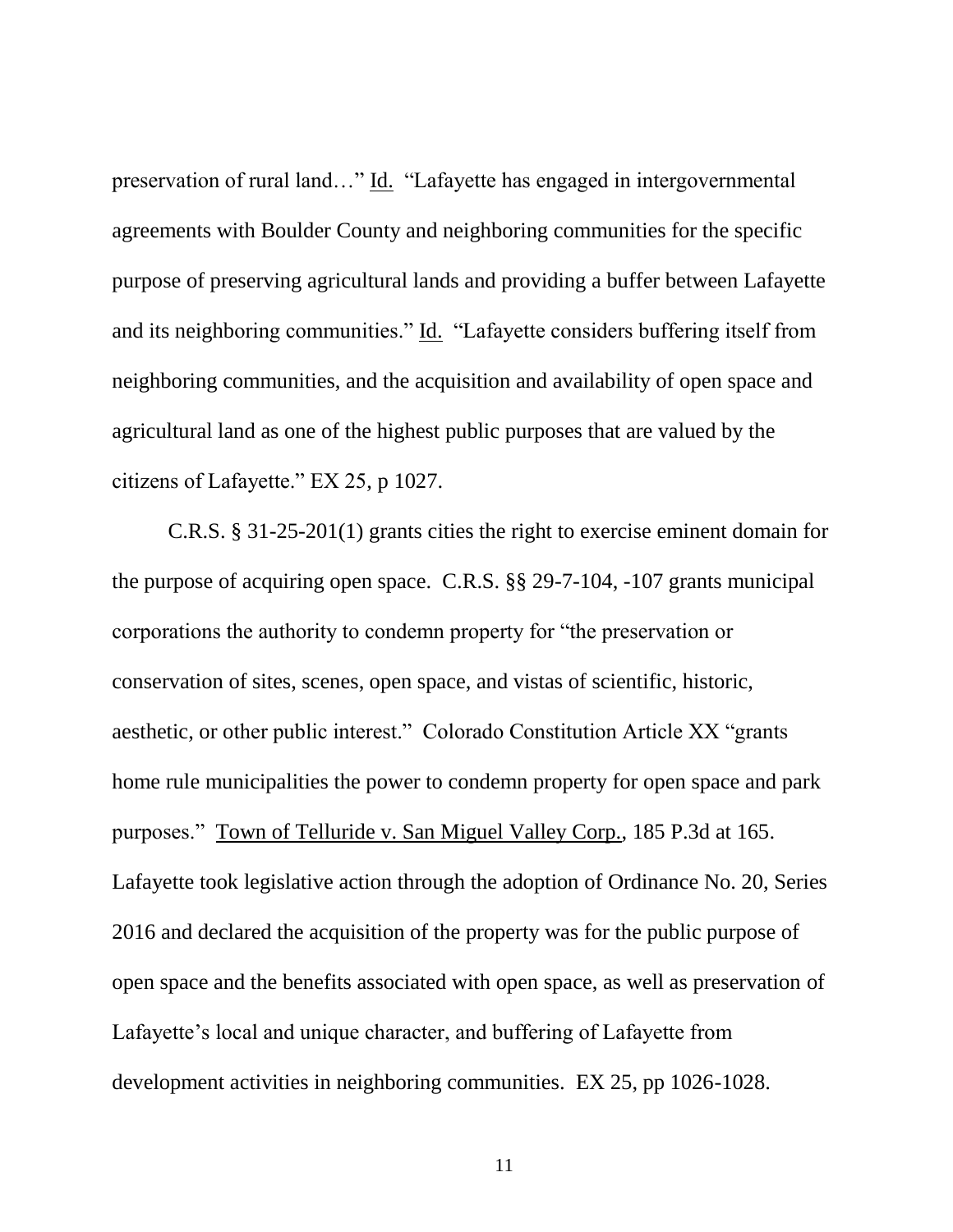Lafayette's stated public purpose is supported by the record, thus satisfying Block 173 Associates. Additionally, Lafayette did not act in an arbitrary and wholly unwarranted manner in violation of Milheim when it made its legislative determination. Thus, the trial court's second guessing of Lafayette's determination of a public purpose constitutes reversible error.

### **2. The Telluride Case Clarified that Home Rule Municipalities May Condemn Extraterritorially for Open Space Purposes.**

Lafayette is a home rule municipality, whereas Erie is merely a statutory town. TR 2/14/17am, p 92:6-10. In Telluride, a home rule municipality challenged the constitutionality of subsection 4b. of C.R.S. § 38-1-101 which limited its ability to condemn for open space outside its territorial limits. The Supreme Court found this section of the statute to be unconstitutional as to home rule municipalities, but did not address its application as to statutory municipalities. Today, this restriction has not been challenged and remains in place as to statutory municipalities. The defendants in Telluride were private developers with economic motivations much like the Respondents in this case.

"[A]rticle XX grants home rule municipalities the power to condemn property, within or outside of territorial limits, for any lawful, public, local, and municipal purpose." Telluride, 185 P.3d at 166. "Section 31-25-201(1), C.R.S. (2007), grants cities the authority to condemn extraterritorially 'as in the judgment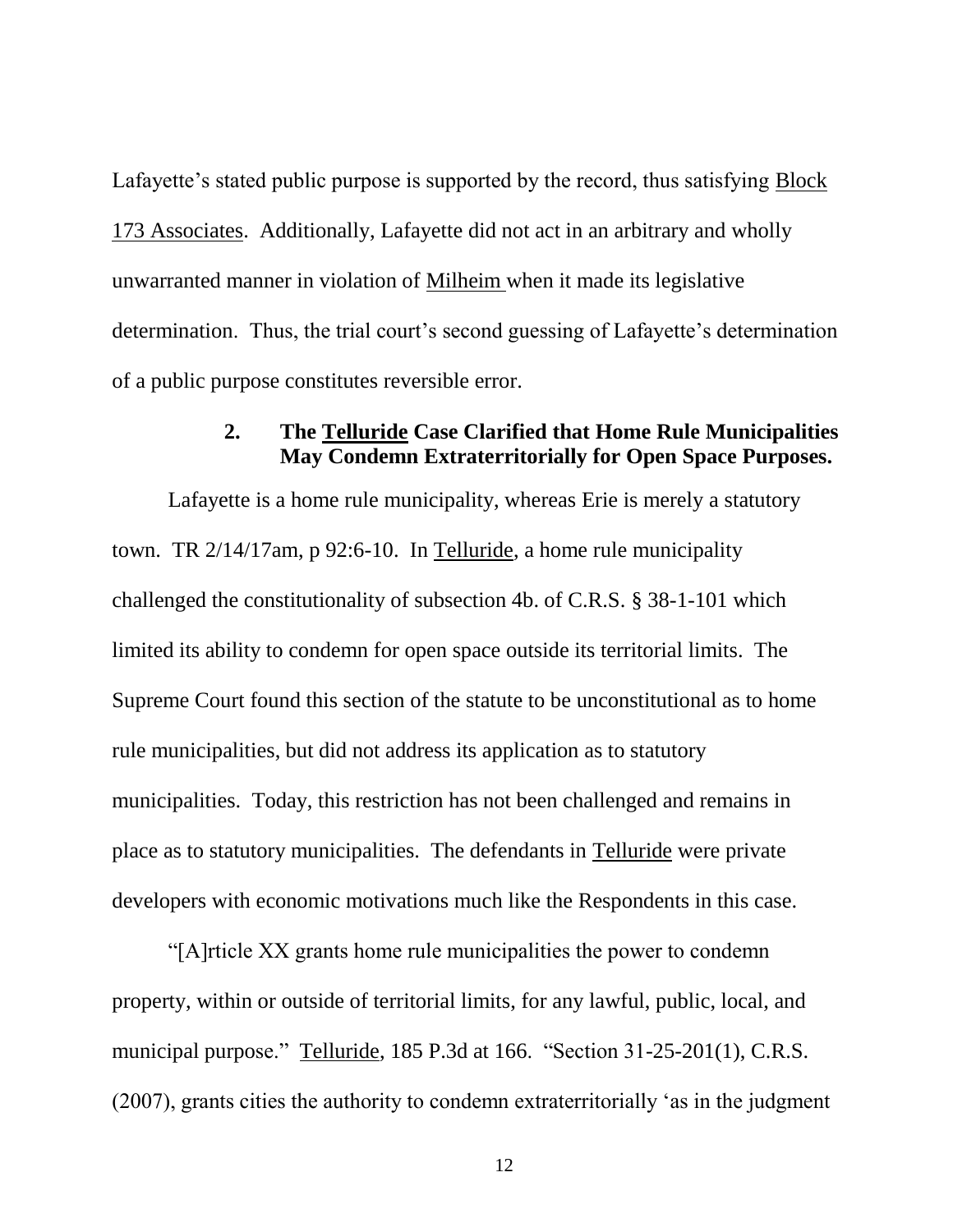of the governing body of such city may be necessary' for 'park or recreational purposes,' 'parkways," and 'open space' within five miles of a city's boundaries. Id. at 168. "In sum, the General Assembly's ability to confer upon municipalities the power to condemn for parks and open space is evidenced by the numerous statutes which in fact confer that power, thus confirming that parks and open space are lawful, public, local, and municipal purposes within the scope of article XX." Id.

The Telluride Court goes on to state that, "many Colorado home rule municipalities of all sizes and geographies manage extensive open space programs," and provides a footnote listing many examples, including Lafayette. Id. The Court then states, "a number of these home rule municipalities have seen fit to acquire open space outside their municipal boundaries," and provides another footnote of examples, of which Lafayette was not listed. Id. In conclusion, the Court held "that the extraterritorial condemnation of property for open space, parks, and recreation constitutes a lawful, public, local, and municipal purpose within the scope of Article XX." Id. at 169. The Property Lafayette seeks to condemn is within 5 miles of the Lafayette city boundaries. In fact, the Property borders Lafayette; therefore, this open space condemnation is authorized by both statute and the Telluride case.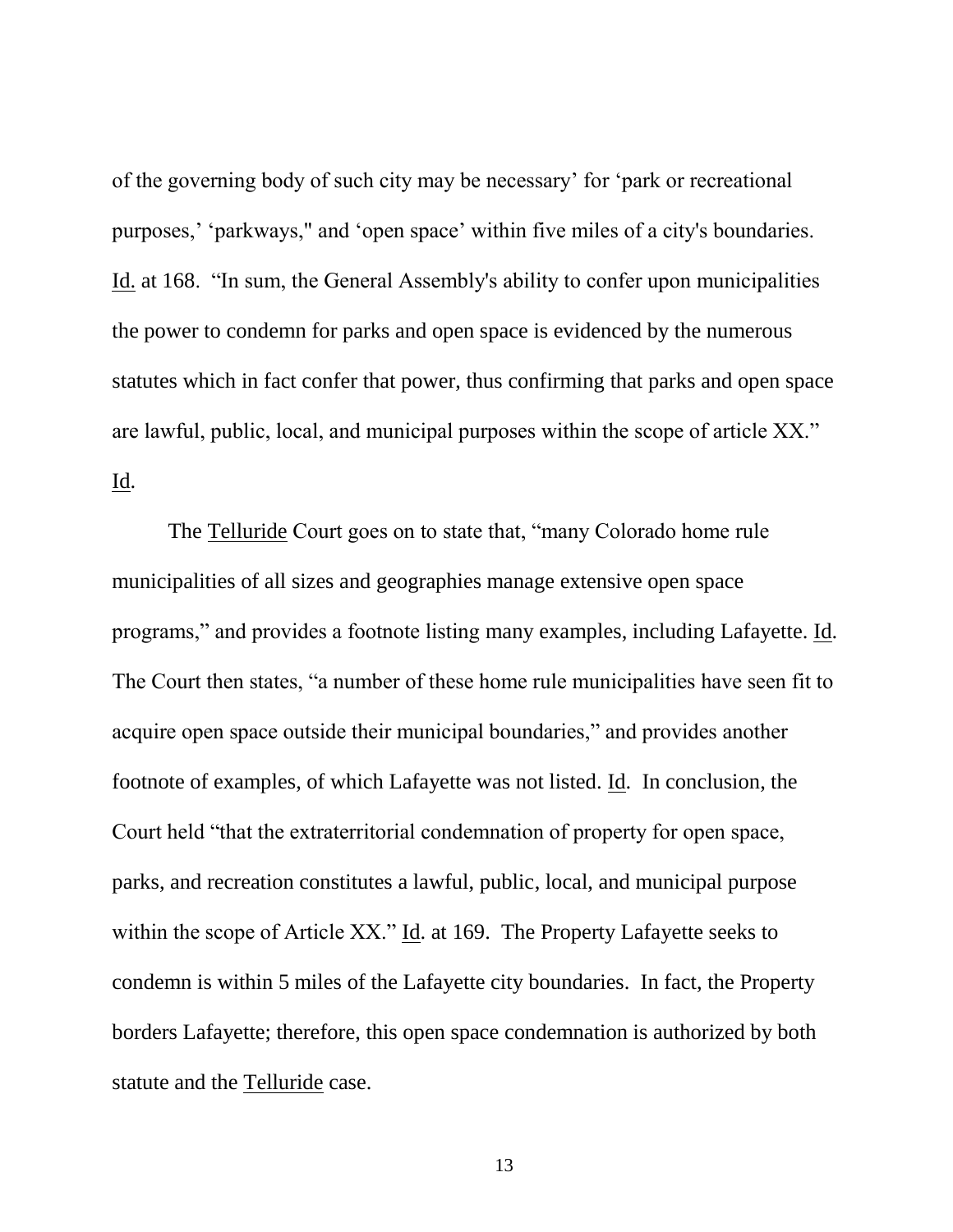### **3. The Shaklee Factors Support a Finding of Public Purpose for this Project**.

Pursuant to Shaklee I, 784 P.2d at 318, there are four factors to consider when determining if a project has a public purpose. The District Court's Order Granting Respondents' Motion to Dismiss cited these four factors, yet failed to provide any analysis of the factors. CF, pp 705; 713.

Factor (1) is the physical condition of the land. The entire Nine Mile Corner consists of a former reservoir and the "Kuhl" property to the north that are both essentially separated by a ditch from the "Nelson" property. EX 31, p 1091; TR 2/14/17am, p 120:18-23. The "Kuhl" and "Nelson" properties were historically designated as rural preservation and contain "free-standing residential units with auxiliary buildings." EX P8, p 484; EX 3, pp 930-931. As the aerial map shows, this land is undeveloped and wide open. See, EX 3, p 931. Lafayette's condemnation for open space would have this land remain in its current and natural state. Respondents are planning on building a commercial retail center that will drastically change the condition of the land.

Factor (2) is the needs of the community. Whereas there are other undeveloped lands on which a shopping center can be built, this is literally the only place an open space and buffer can be placed here to separate Lafayette and Erie. See, EX 3, p 931; TR 2/14/17am, p 26:21-24. Lafayette's residents place great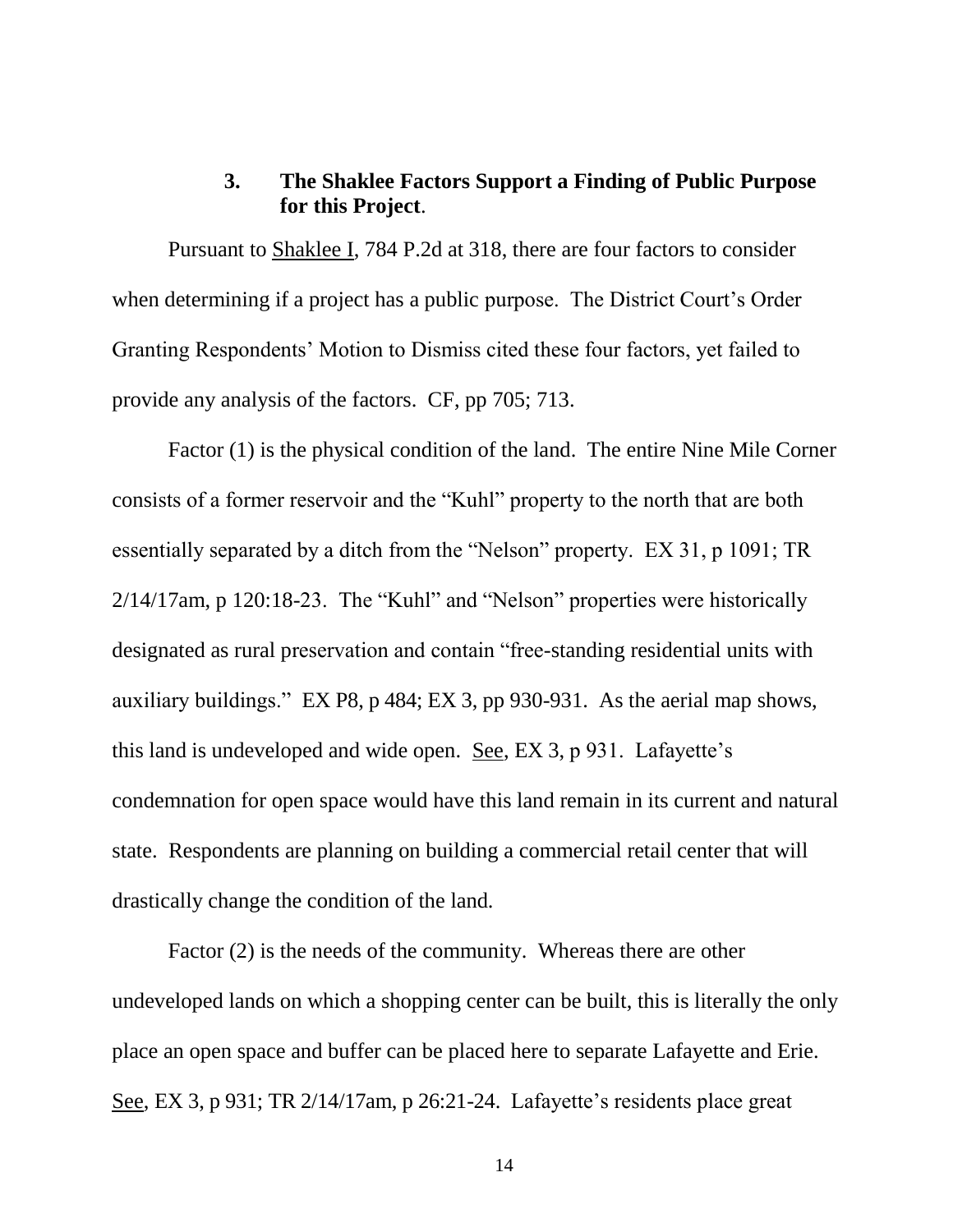importance on open space and community buffers to retain Lafayette's unique community identity. See,  $EX P12 - P13$ , pp 501-505.

Factor (3) is the character of the benefit conferred on the community. As Lafayette's Ordinance No. 20, Series 2016 states, this condemnation is "for open space purposes and to protect Lafayette's unique community character by providing a buffer from neighboring communities," and to protect "the unique characteristics of the various communities within the County by providing a buffer through open space and preservation of rural land…" EX 25, p 1026. The sole purpose of Lafayette's condemnation is to preserve the character of the Lafayette community and keep it from becoming physically merged with Erie.

Factor (4) is the necessity of the improvement in the development of the resources of the state. As discussed elsewhere in this brief, open space and community buffers are of utmost importance to the natural resources of the state and its individual communities. This is demonstrated by its inclusion in Comprehensive Plans, IGAs and at least eighteen municipalities managing "extensive open space programs" according to Telluride, 185 P.3d at 168.

This Court committed reversible error by not providing an analysis under Shaklee I. If it had, a proper public purpose would have been found. A proper public purpose authorized by both case law and the eminent domain statutes, and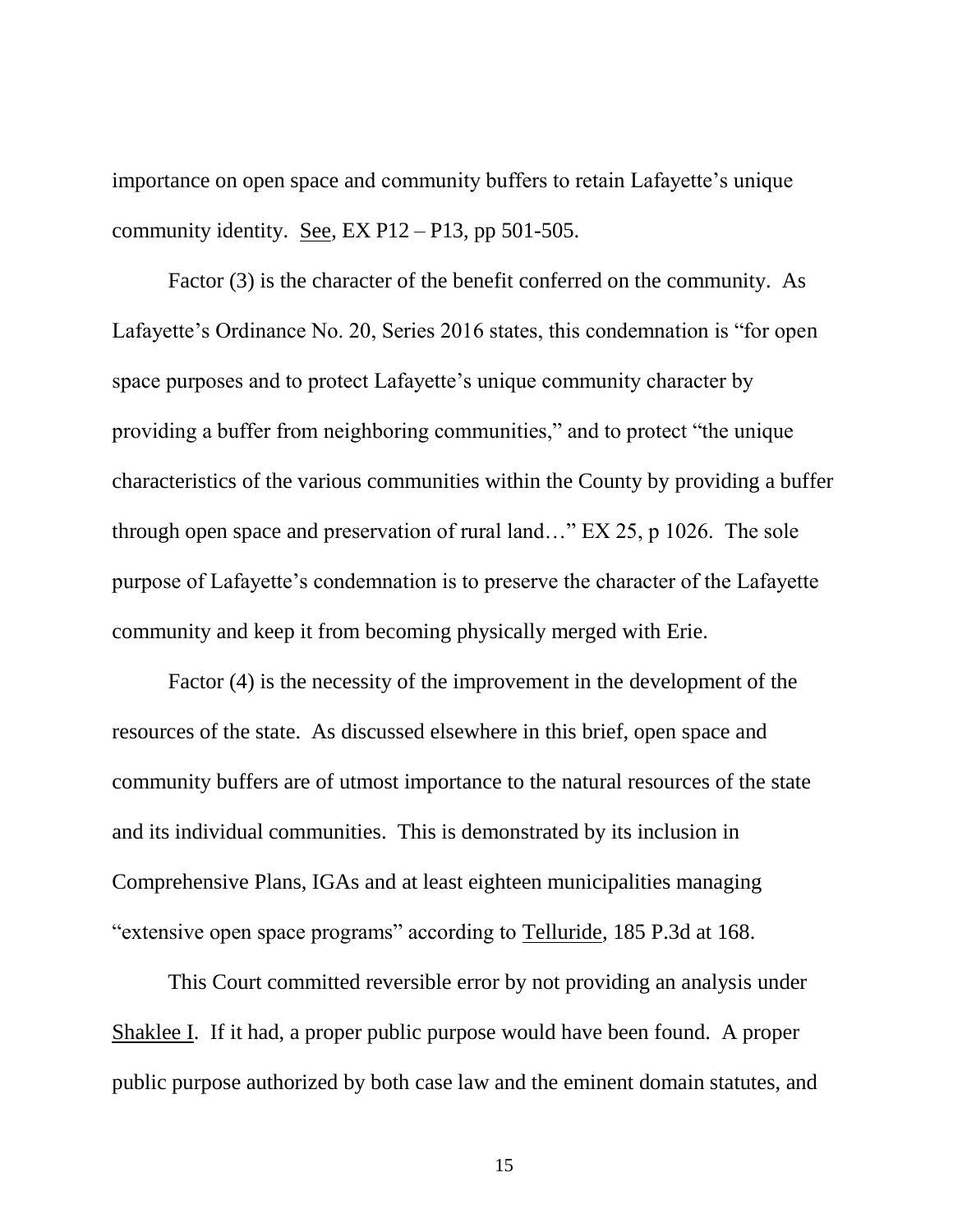wholly supported by the record. A proper public purpose as determined by Lafayette's City Council after careful consideration and deliberative process.

### **II. There is No Bad Faith or Fraud Behind Lafayette's Decision to Condemn this Property.**

### **A. Standards of Review**.

The trial court concluded, "[t]he absence of good faith bars Petitioner's power to acquire Respondents' property" in its Order Granting Respondents' Motion to Dismiss. CF, p 716. This finding of lack of good faith and subsequent barring of Lafayette's acquisition presents both factual and legal conclusions. In an eminent domain case, when an appellate court is faced with a mixed question of fact and law, the court may take a number of different approaches:

> The court may treat the ultimate conclusion as one of fact for purposes of review and apply the clear error standard. Alternatively, the court may conclude that a mixed question of fact and law demands de novo review. Finally, the court may review the findings of fact for clear error and still look de novo at the legal conclusions that the trial court drew from those factual findings.

E-470 Pub. Highway Auth. v. 455 Co., 3 P.3d 18, 22 (Colo. 2000) (internal citations omitted).

### **B. Preservation of Issue for Appeal.**

This issue was preserved in Lafayette's Petition in Condemnation (CF, p2 ¶¶ 6-7); in Lafayette's Motion for Immediate Possession (CF, p19 ¶¶ 1-2); in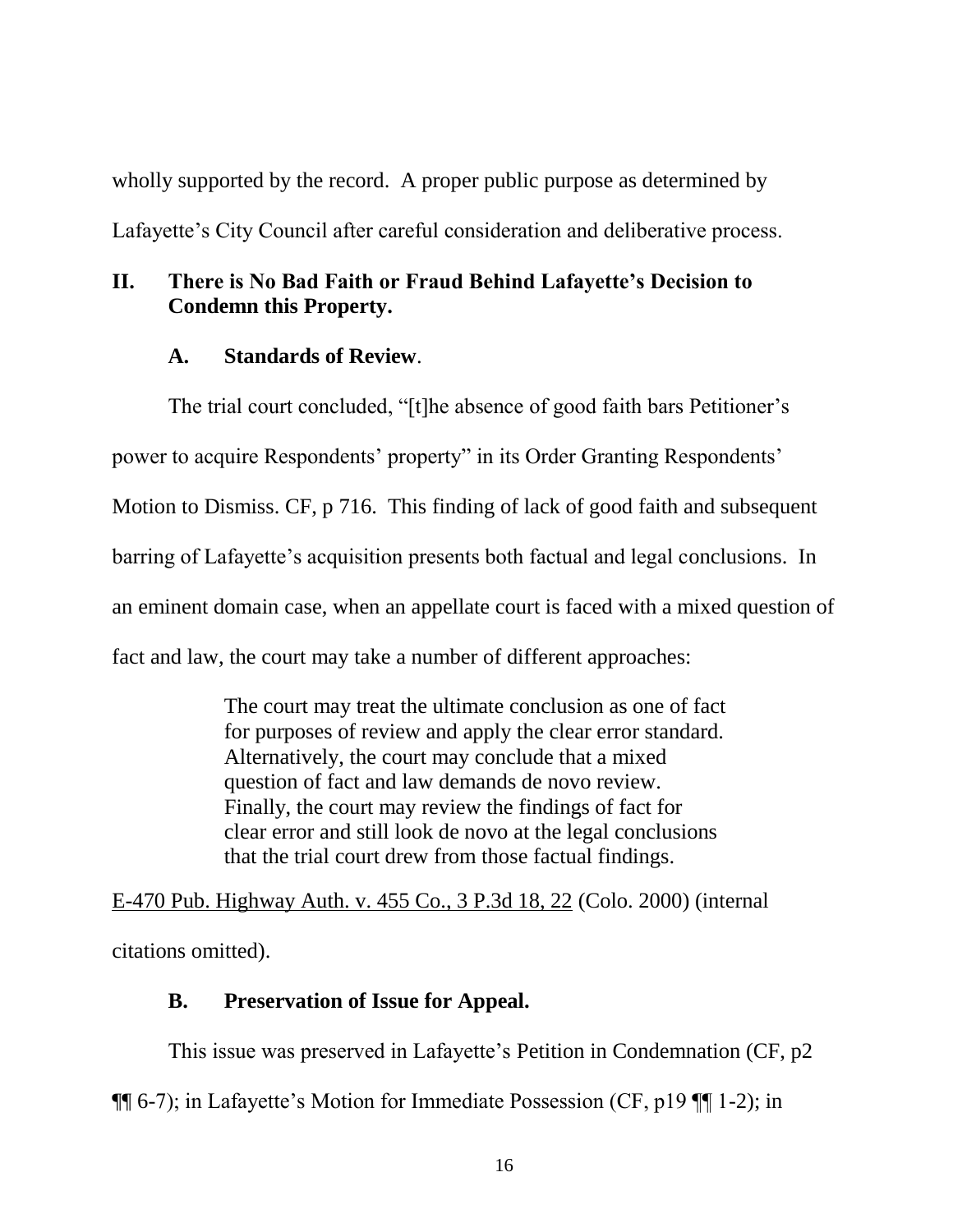Lafayette's Reply to Respondents' Response to Petitioner's Motion for Immediate Possession (CF, pp 308-310); in Lafayette's Response to Respondents' Motion to Dismiss and Request for Discovery (CF, pp 314-325); at the evidentiary hearing (TR 2/14/17am,. p 27:9-18; TR 2/15/17pm,. pp 30:17-33:10); and throughout the trial Court's Order (CF, pp. 529-543).

### **C. Contentions and Reasoning.**

### **1. Lafayette's Condemnation was Undertaken With Good Faith; Therefore, its Finding of Necessity Cannot be Disturbed.**

"It is well-settled law that in the absence of fraud or bad faith, the determination by a public agency as to the need, necessity and location of highways, or other public improvements, is final and conclusive and will not be disturbed by the courts." Colorado State Bd. of Land Comm'rs v. Dist. Court in & for Jefferson Cnty., 430 P.2d 617, 619 (Colo. 1967). "A determination of necessity … is not reviewable absent a showing of bad faith or fraud." Block 173 Associates, 814 P.2d at 829. "The question of necessity does not involve the right to condemn, nor whether plaintiffs could ever make use of the property sought to be condemned if they obtained it. The question of necessity simply involves the necessity of having the property sought to be taken for the purpose intended." Mortensen v. Mortensen, 309 P.2d 197, 199 (Colo. 1957)(internal citations removed). "The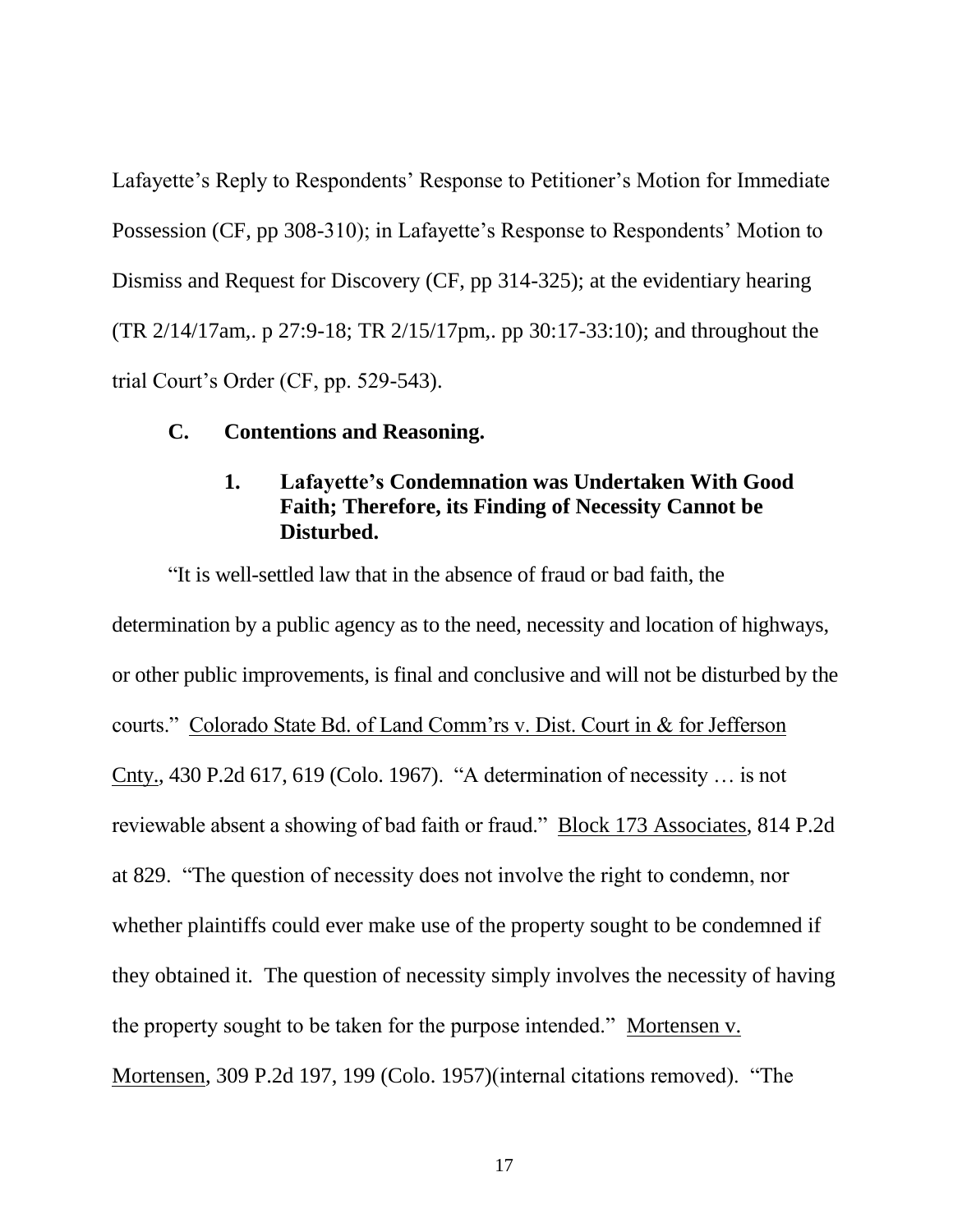question of necessity in condemnation proceedings presents itself in various aspects. What is proper to consider in determining this question will vary according to the circumstances of each particular case." Id.

Gary Klaphake, Lafayette City Administrator ("Klaphake") explained to the court how Lafayette's City Council and Mayor came to determine what land to acquire in this condemnation. Klaphake explained the 22 acres were an appropriate size for this condemnation based on the City Council and the Mayor's desire for an open space buffer in this location. TR 2/14/17 pm, pp 25:19-26:8. That this parcel was chosen based on "the natural break lines" (the ditch), "the topography," and "the setting." TR 2/14/17 pm, p 37:16-18. Klaphake stated that Lafayette "is creating 1,300 acres of open space around the city to protect its flanks." TR 2/14/17 pm, pp 34:25-35:2. Klaphake goes on to detail City Council meetings, executive sessions and discussions with the mayor wherein the size of the condemnation was discussed and including an argument that "they should take the whole darn thing." TR 2/14/17 pm, pp 120:6-122:14. "There was an appetite to take it all the way to Arapahoe, but we had to practice some restraint… Open space people would have loved to have the whole thing green, but you don't always get what you want." TR 2/15/17 am, p 24:10-16. City Council "had advice from their city attorney and others that … practicing out some restraint was in their best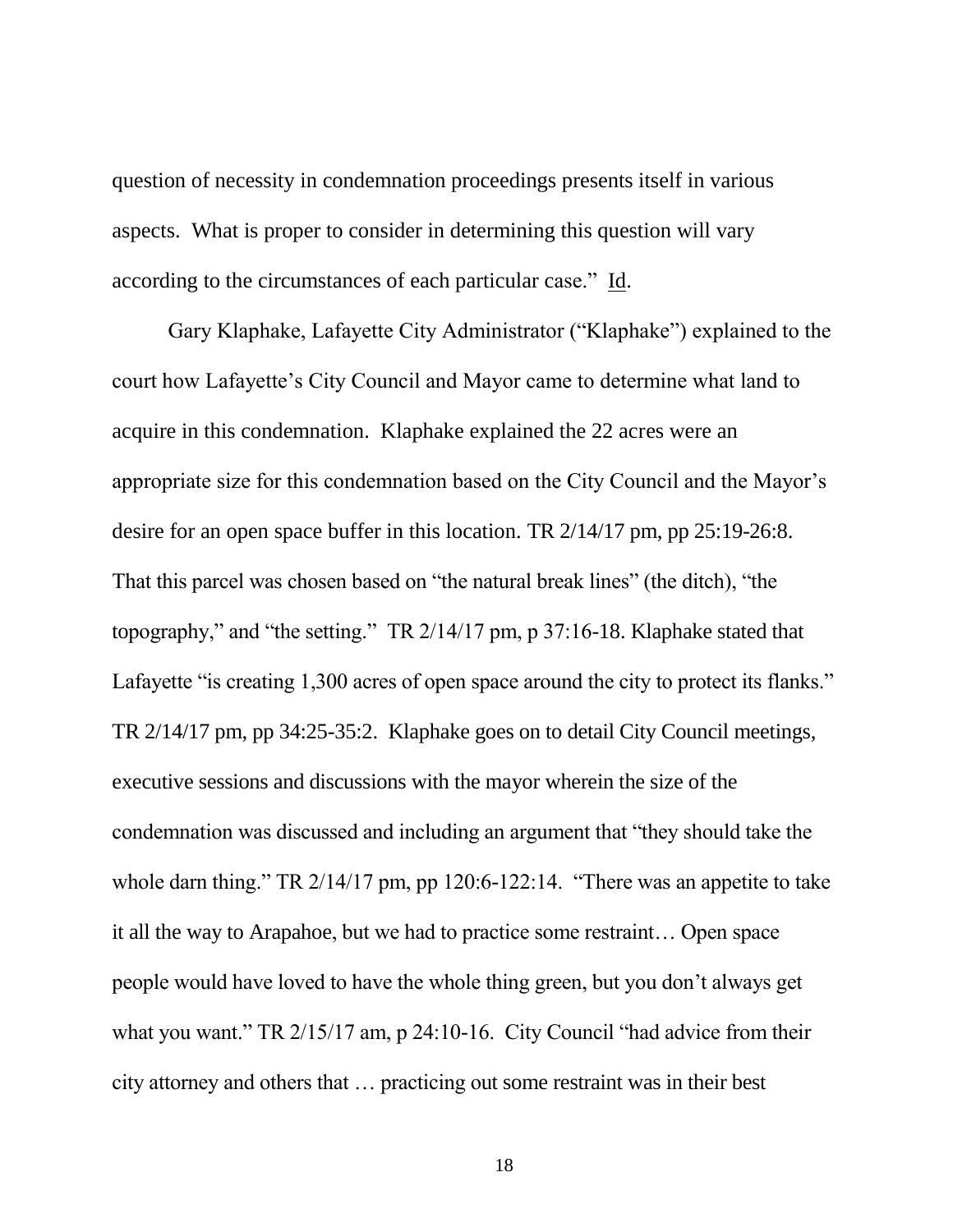interests." TR 2/15/17 am, p 25:17-21. Ultimately, City Council decided the open space buffer should be limited to the roughly 22 acres of the southernmost parcel and passed Ordinance No. 20, Series 2016. EX 25, pp 1026-1028.

When Klaphake was asked if "22 acres is absolutely necessary to create a buffer…" he responded, "It's my position that the City Council determined that 22 acres was reasonable and appropriate." TR 12/14/17pm, p 38:12-15. This answer is sufficient for Mortensen, because the property being sought is for the purpose intended- an open space buffer.

Whereas the concept and the specific phrase, "community buffer," is referenced by Erie, Lafayette and Boulder County in Comprehensive Plans, IGAs, and PROSTs, there is no set definition. Erie's City Manager, A.J. Krieger testified that there was no rule of thumb in terms of size for a community buffer. TR 12/14/17am, p 80:19-23. Krieger stated further, "'buffer,'… incorporates more than just… a set dimension of a setback... And by definition, those are always going to be… a very case-specific kind of an exercise." TR 12/14/17am, pp 80:23- 81:8. Further, the City Council themselves made the legislative determination that "Acquisition of such property is necessary for the public purpose of open space and benefits associated with open space, as well as preservation of Lafayette's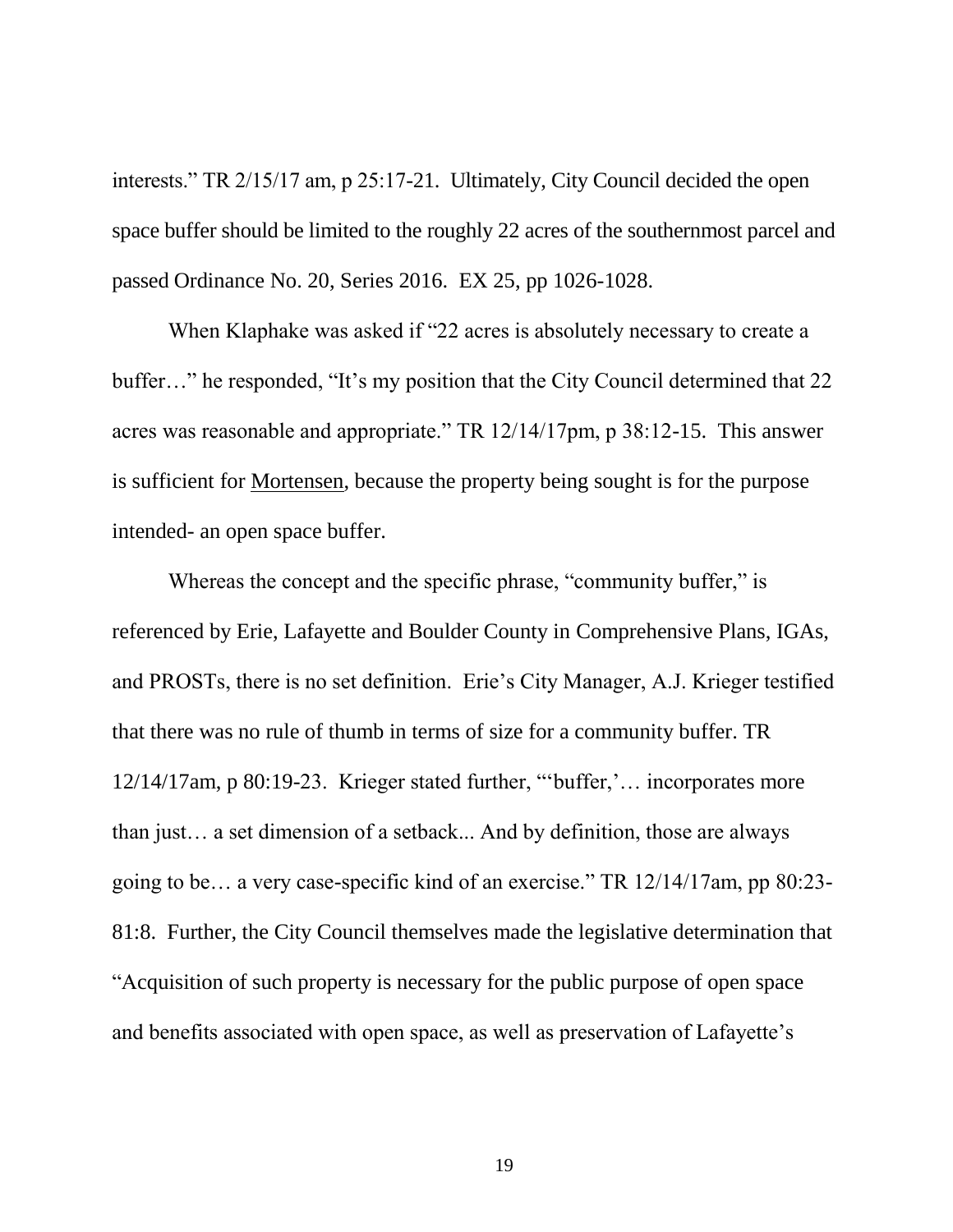local and unique character, and buffering of Lafayette from development activities in neighboring communities." EX 25, p 1027.

Klaphake denied ever advising City Council to acquire the area to prevent a King Soopers move. TR 12/14/17pm, p 122:15-19. Klaphake also denied that City Council was willing to engage in "some fraud by setting the boundaries of this in a way that they knew would stop King Soopers from moving." TR 12/14/17pm, p 122:20-24. Respondents have no testimony that contradicts these statements, nor any documents that prove otherwise.

Klaphake explained the acquisition of a similar open space project known as the Kneebone property. "Lafayette created 30 acres of open space on the Kneebone property between Lafayette and Erie, all on the Lafayette side. So there's a pattern of trying to keep the community separated and that pattern is just east of this property, and it exists today at 30 acres." TR 2/14/17 pm, p 37:18-23. "As Lafayette saw Erie annex and building homes in our direction, they stepped in and used their open space money and bought that 30 acres." TR 2/14/17 pm, p 111:14-16. "Lafayette acquired this 30 acres and not let it become homes as a community buffer, and hence why we think it's similar to what we are trying to do here." TR 2/14/17 pm, p 112:1-4.

At the time of the condemnation filing (July 2016), Respondents' development of Nine Mile Corner was still a conceptual idea without a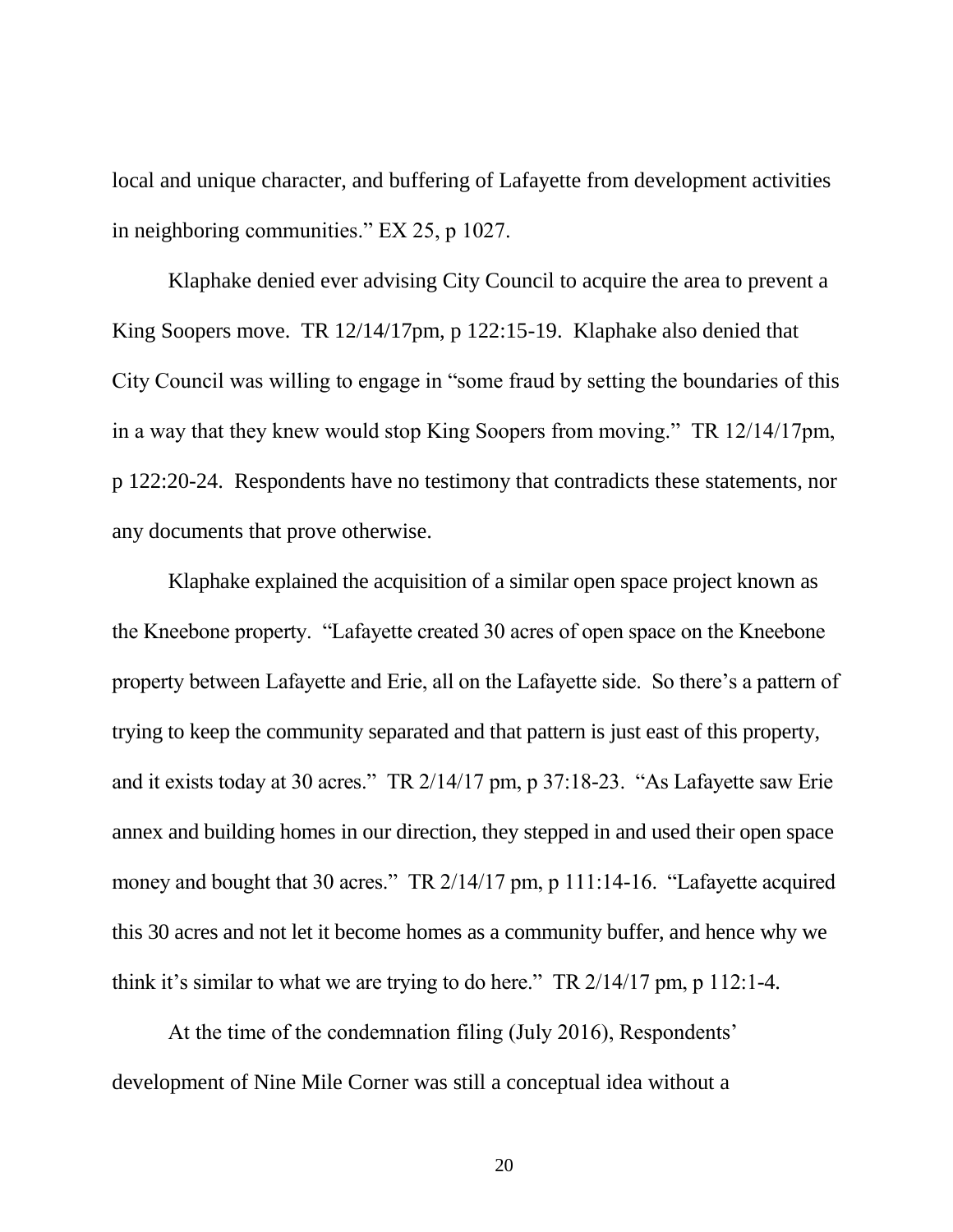commitment from King Soopers or any other anchor tenant. EX 31, p 1101. The Nine Mile Corner Project had not submitted a formal proposal to the Planning Commission, received a CDOT access permit or even completed a land use application. TR 2/14/17am, pp 71:9-72:4; 102:24-104:15. In fact, the Nine Mile Corner proposed site plan was not released to the public until it was attached to Respondents' Motion to Dismiss in September 2016. TR 2/14/17pm, pp 2:21-3:7. Klaphake was asked if City Council knew they were stopping a King Soopers by passing that ordinance and his was reply was, "they didn't." TR 2/15/17am, p 23:6- 17. As the Nine Mile Corner was still in such preliminary stages, Lafayette would have no idea as to how the project was going to look; where King Soopers or any other anchor was going to lease space; and what effect, if any, Lafayette's acquisition would have for the project. Lafayette's sole goal here is to keep a buffer of open space between Erie and Lafayette and not Lafayette continuing "its efforts to stymie Erie's development plans at Nine Mile Corner" or ensuring Erie doesn't engage in commercial development on Nine Mile Corner as the Court erroneously found. CF, pp 542-543.

It would be much easier to find a lack of good faith for Respondents' activity on this corner than Lafayette's. During the pendency of the ECIGA (1994 – 2014), Erie was effectively prohibited from purchasing the Property. In 2011, Erie created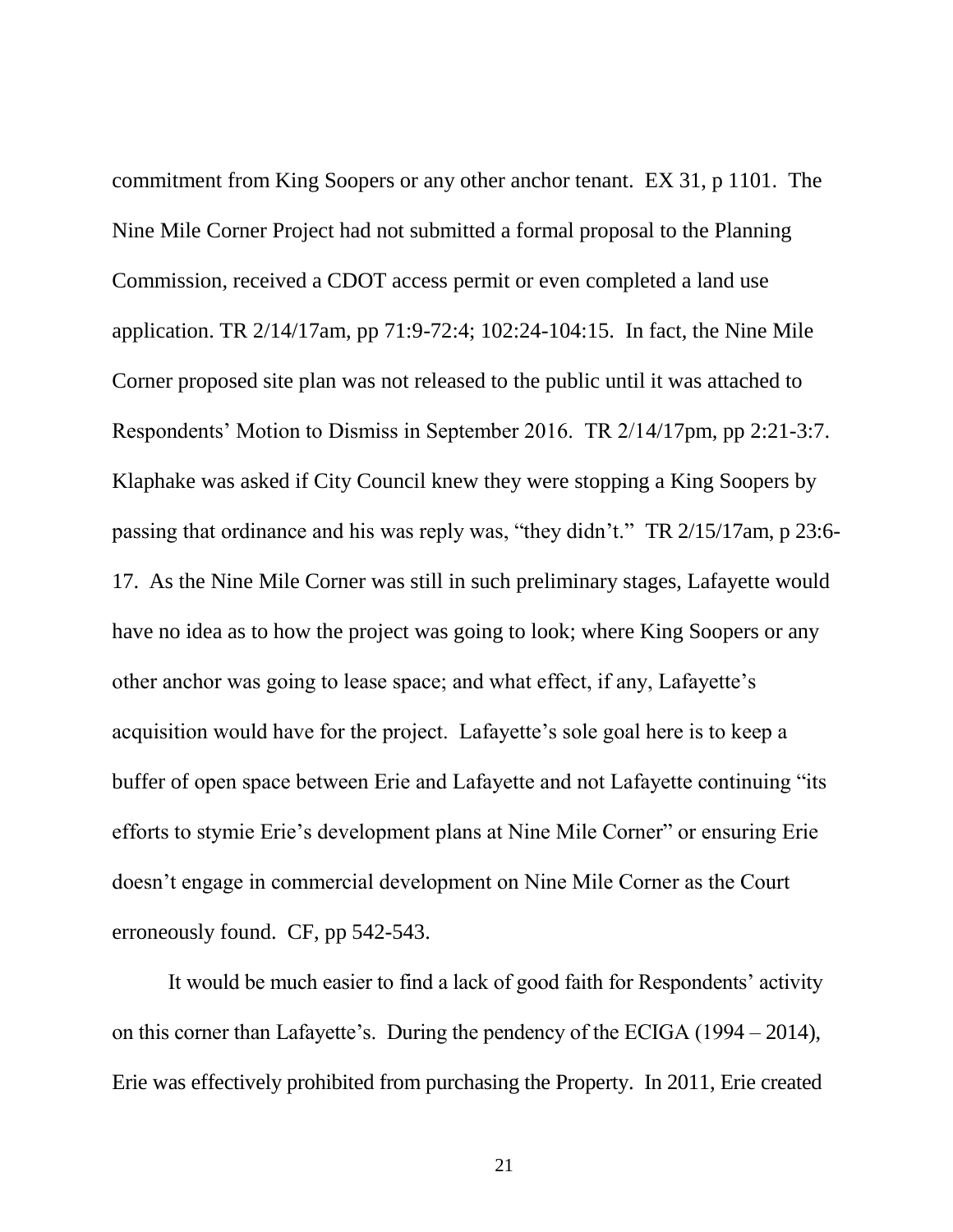TOUERA, named the Erie Board of Trustees as the governing body, and approved the purchase of the Property under the guise of urban renewal. TR 2/14/17am, pp 32:13-21; EX P10, p 485. As TOUERA was not a party to the ECIGA, this purchase was not technically prohibited, but Erie did provide the funds to TOEURA from the town's general funds. EX P25, pp 532-533. Respondents acquired the Property without first adopting an Urban Renewal Plan, contrary to C.R.S. § 31-25-107, and despite TOEURA citing the presence of "urban renewal plans" at the adoption of a Resolution approving the contract to buy this Property in November 2011. EX P10, p 485. Respondents' Highway 287 Urban Renewal Plan was not completed until September 2015; years after the land acquisition. EX 3, pp 926-955. By this point, Erie had annexed the Property and changed the land use to regional commercial, thus producing far different expectations when one is determining blight.

The court found that "two separate condition studies reflect Nine Mile Corner is a blighted area." CF, p 539. In fact, the February 2012 conditions survey does not contain this Property. Respondents represent that part of parcel id number 9 in this study, "Northeast southeast and southwest quadrants of the intersection of North 107th Street and Arapahoe Road," represents the entire Nine Mile Corner. EX 2, p 925. This proves wrong, when comparing any of the Parcels in Survey Subareas maps in the 2012 condition study to the map of the entire Nine Mile Corner in the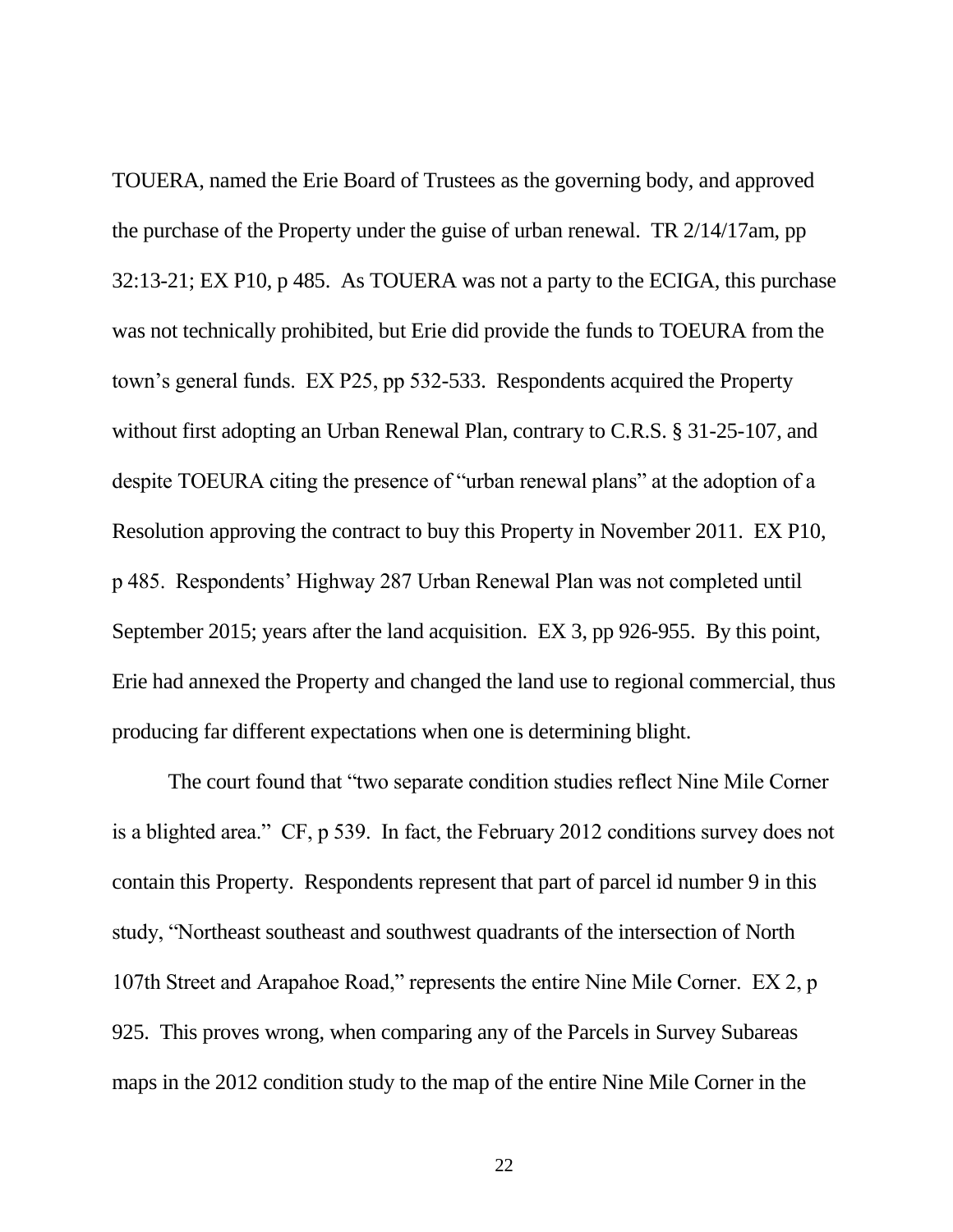Urban Renewal plan. See, EX 2, p 913; EX 3, p 931. The only property from the Nine Mile Corner included in the 2012 condition study was the reservoir with the rounded southern boundary. The "Nelson" property is a perfect square that sits south of the reservoir. Additionally, the "Nelson" property lay outside the Erie municipal boundaries until its annexation in 2015; therefore, if it was included on this map in 2012, it would be represented with cross-hatching to show it is "outside of municipal boundary." EX 2, p 913. This means that not only did Erie provide funds to purchase the property for urban renewal purposes in 2011 when Erie itself was prohibited from purchasing it by the ECIGA, but a site condition study for the Property wasn't performed until 2015. EX P42, pp 716-732.

Given Klaphake's un-contradicted account and explanation of how Lafayette made its legislation determination as to what portion of Nine Mile Corner it condemned and Lafayette's lack of information regarding Respondents' plans, no bad faith or fraud can be found here. Accordingly, necessity cannot be challenged.

#### **2. The Public Purpose of Blight Elimination Will Still be Met After Lafayette's Condemnation.**

Petitioner is purposely seeking to condemn only the portion of the land that is necessary for a legitimate community buffer. Respondents have undertaken an urban renewal project on Nine Mile Corner for the public purpose of eliminating blight. EX 3, pp 929-930. If property is already "devoted to a public use, it cannot be taken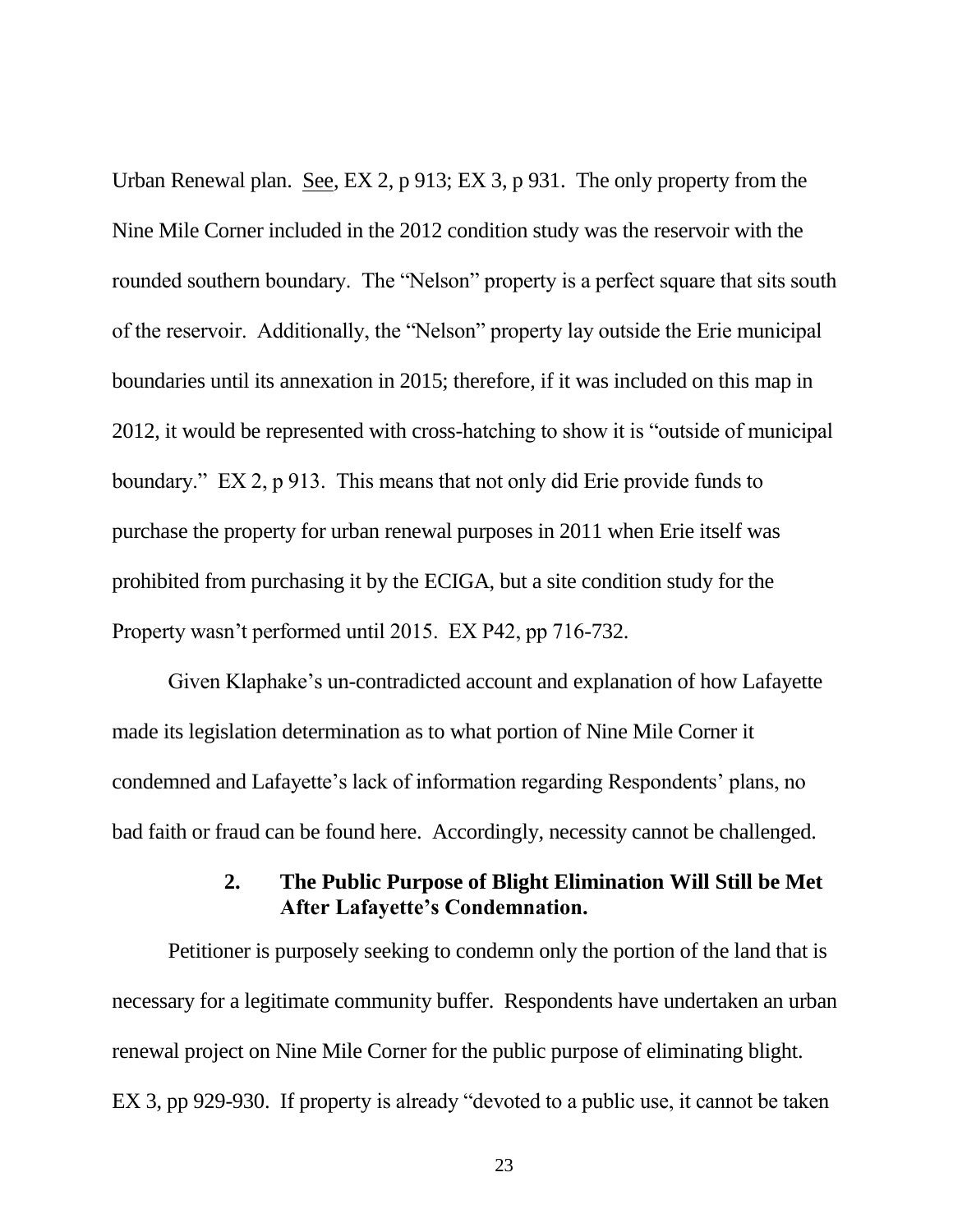for another public use which would nullify and defeat the one to which it is already devoted, except in cases where the overwhelming necessities of the public were such that, in order to serve their needs, or supply their necessities, the taking of such property becomes necessary." City and County of Denver v. Board of Com'rs of Arapahoe County*,* 156 P.2d 101, 104 (Colo. 1945)( internal citations omitted). "Colo. Const. Art. XX grants to home rule municipalities ample power to acquire by condemnation property already devoted to a public use." Thornton by Utils. Bd. v. Farmers Reservoir & Irrigation Co., 575 P.2d 382, 391 (Colo. 1978).

Respondents can still build a shopping center here, and continue their purpose of eliminating blight, even after Lafayette's condemnation; nothing about Lafayette's acquisition for open space would create blight conditions. According to Respondents' expert, Karen Blumenstein, the development would "change from a regional condition to a more neighborhood-oriented condition." TR 2/15/17am, p 83:24-25. The Court's factual finding #35 states:

> The Court finds that the remaining site could accommodate a retailer of this size [the coveted proposed King Soopers], but based on Ms. Blumenstein's testimony, the appeal of the property would be significantly reduced. There is no question that the remaining portion of the site would remain developable, but it would not generate as much revenue in part due to fewer co-tenants.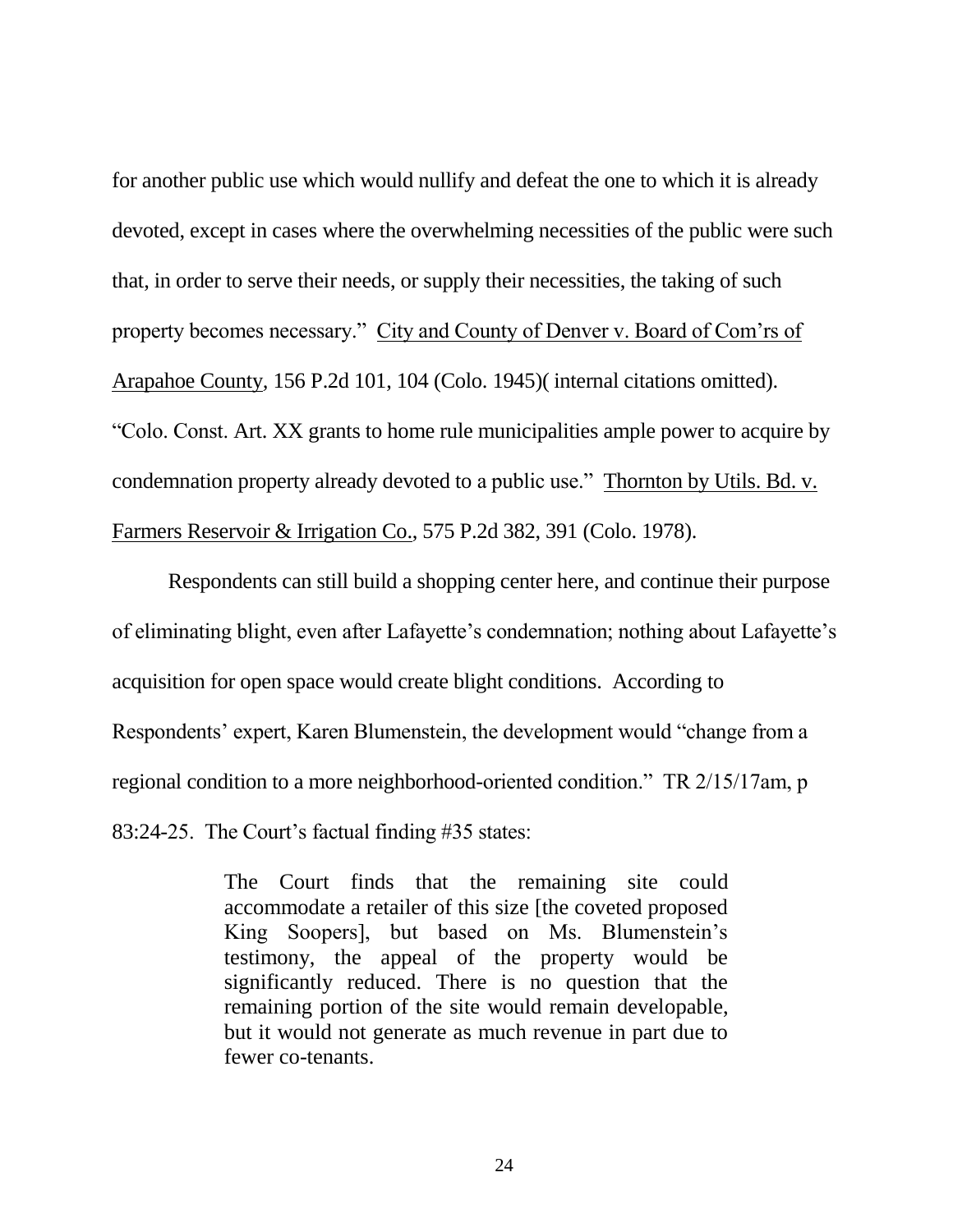CF, pp 537-538. There was testimony that the costs of land remediation would increase without the "Nelson" property, but Blumenstein failed to consider how the just compensation provided by Lafayette's condemnation would help fund these costs. TR 2/15/17am, pp 84:7-86:8; pp 101:4-102:6. With a smaller shopping center, there would be decreased revenue, but revenue generation is not a recognized purpose under the Colorado Urban Renewal Law. See, C.R.S. § 31-25-101, et al*.*

The Court found:

Respondents' planned development would eliminate blight, as would Petitioner's intent to maintain the property as open space. Case law does not provide guidance when there are competing public interests, but Respondents' plans for blight elimination through development were already underway when Petitioner raised the issue of obtaining open space to create a community buffer. This case represents an overreach on the part of Lafayette, whose interests in open space and community buffers are not superior to the interests of the property owners' interests in revenue generation and blight elimination.

CF, p 541. The Court went on to say that Respondents have "the right to

pursue greater tax revenue and the elimination of blight," perpetuating its flawed reasoning that tax revenue is a valid purpose under urban renewal. Id. Since Lafayette's project would eliminate blight and Respondents can still meet the public purpose of eliminating blight for their project, Lafayette is not nullifying or defeating Respondents' public purpose. Therefore, the Court misapplied the law and this decision should be reversed.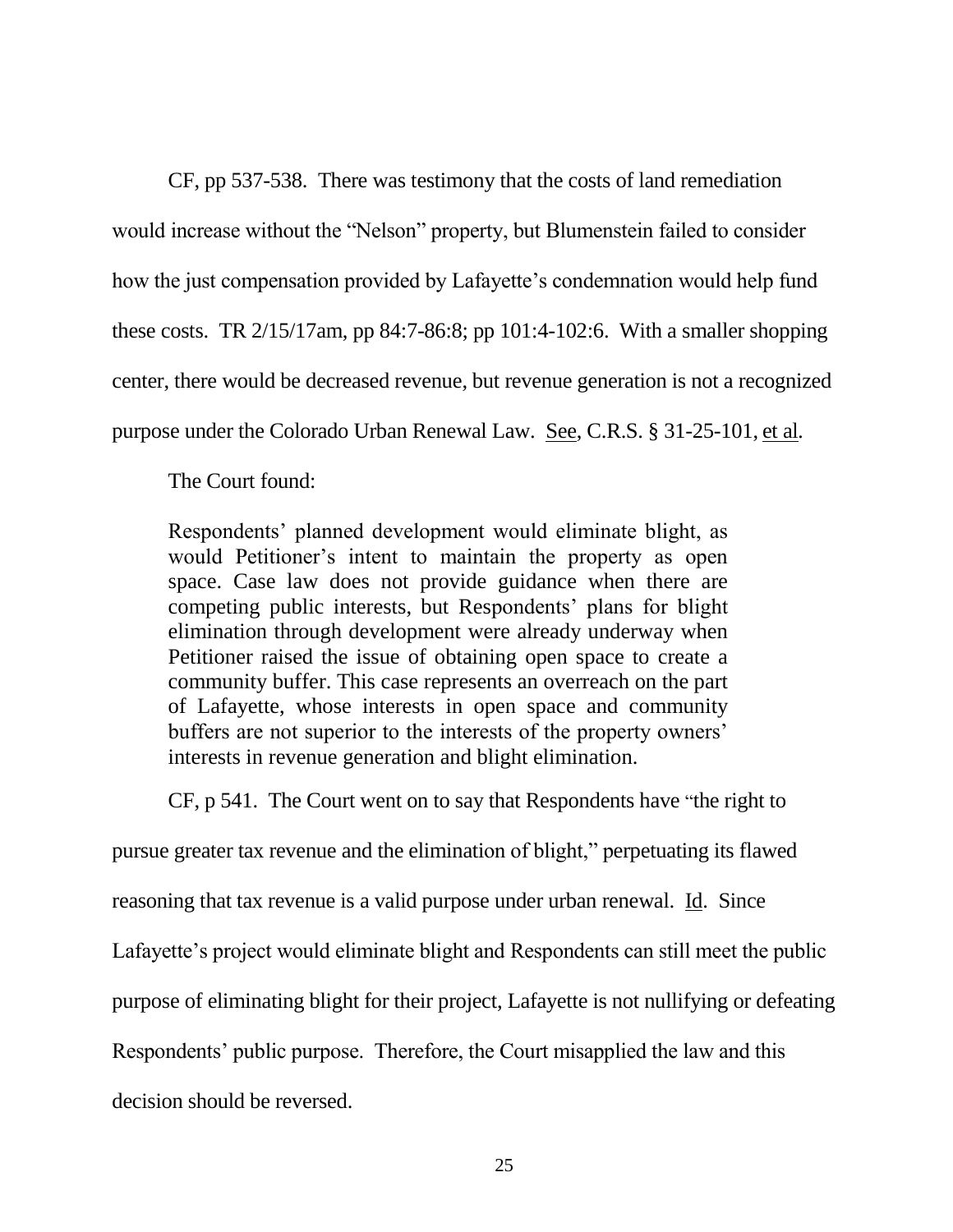### **3. Open Space and Community Buffers Have Long Been a Coveted Aim of Boulder County, Lafayette, and Various Other Boulder County Municipalities.**

Various municipalities in Boulder County began entering into IGAs for purposes of land use control and conservation pursuant to C.R.S. § 29-20-101, et al. These IGAs helped communities with "planned and orderly development" and by "regulating the use of land on the basis of the impact thereof on the community or surrounding areas." C.R.S. § 29-20-104(g). Lafayette, Erie and Boulder County entered into the East Central Boulder County Comprehensive Development Plan Intergovernmental Agreement ("ECIGA") in 1994. EX 21, pp 997-1011. Boulder County brought nine of these municipalities together into a "Super IGA" in 2003 with the intent to "preclude increased development and urban sprawl which would obliterate the boundaries of the Municipal Parties." Both Petitioner and Erie were signatories to the "Super IGA." EX P11, pp 486-500. The ECIGA expired by its terms in 2014 and in 2013; both Erie and Lafayette opted out of participating in the renewal of the Super IGA.

Purposes of the ECIGA were identified as "ensur[ing] that the unique and individual characters of Lafayette and Erie, respectively, are preserved;" that the "preservation of the rural character of surrounding lands with the Plan Area, is in the best interest of the citizens of each of the Parties;" and that "the prohibition of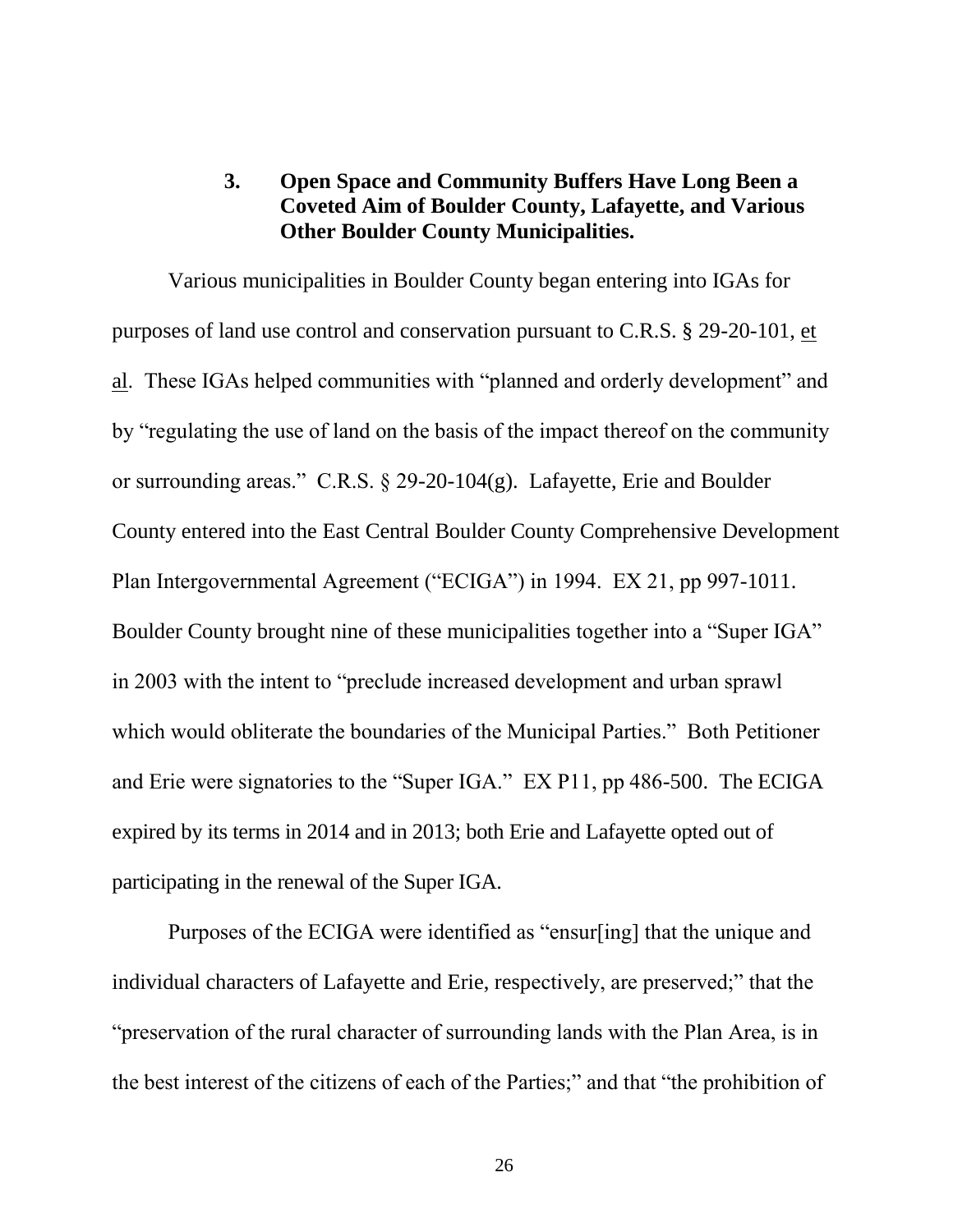rezoning or other discretionary land use approvals by Boulder County and of annexation or development by Lafayette or Erie, of certain lands within the Plan Area, is intended to preclude increased development and urban sprawl which would obliterate the boundaries of Lafayette and Erie…" EX 21, p 997. The property that Lafayette seeks to condemn was designated rural preservation under the ECIGA and protected from development. EX P8, p 484. This property was also included as Rural Preservation in the Boulder County Countywide Coordinated Development Plan ("Super IGA"). EX P11, p. 500. Under both of these documents, the rural land designation served "the purpose of preserving a community buffer serv[ing] the economic and civic interests of their citizens..." EX 21, p. 997; EX P11, p. 487.

Boulder County has acquired a tremendous amount of open space; the progression of these acquisitions can be visualized when comparing the green areas on the maps of Boulder County Open Space from 1970 through 2014. EX P4, pp 470-474. The City of Lafayette now has 1,300 acres of solely and jointly owned designated open space which Gary Klaphake, Lafayette City Administrator discussed at the hearing. TR 2/14/17pm, pp 34:25-35:2; p 49:13-18; pp 110:16- 112:21. "We are trying to do our best to keep communities separated." TR 2/14/17pm, p 49:18-19. The progression of open space preservation by both Erie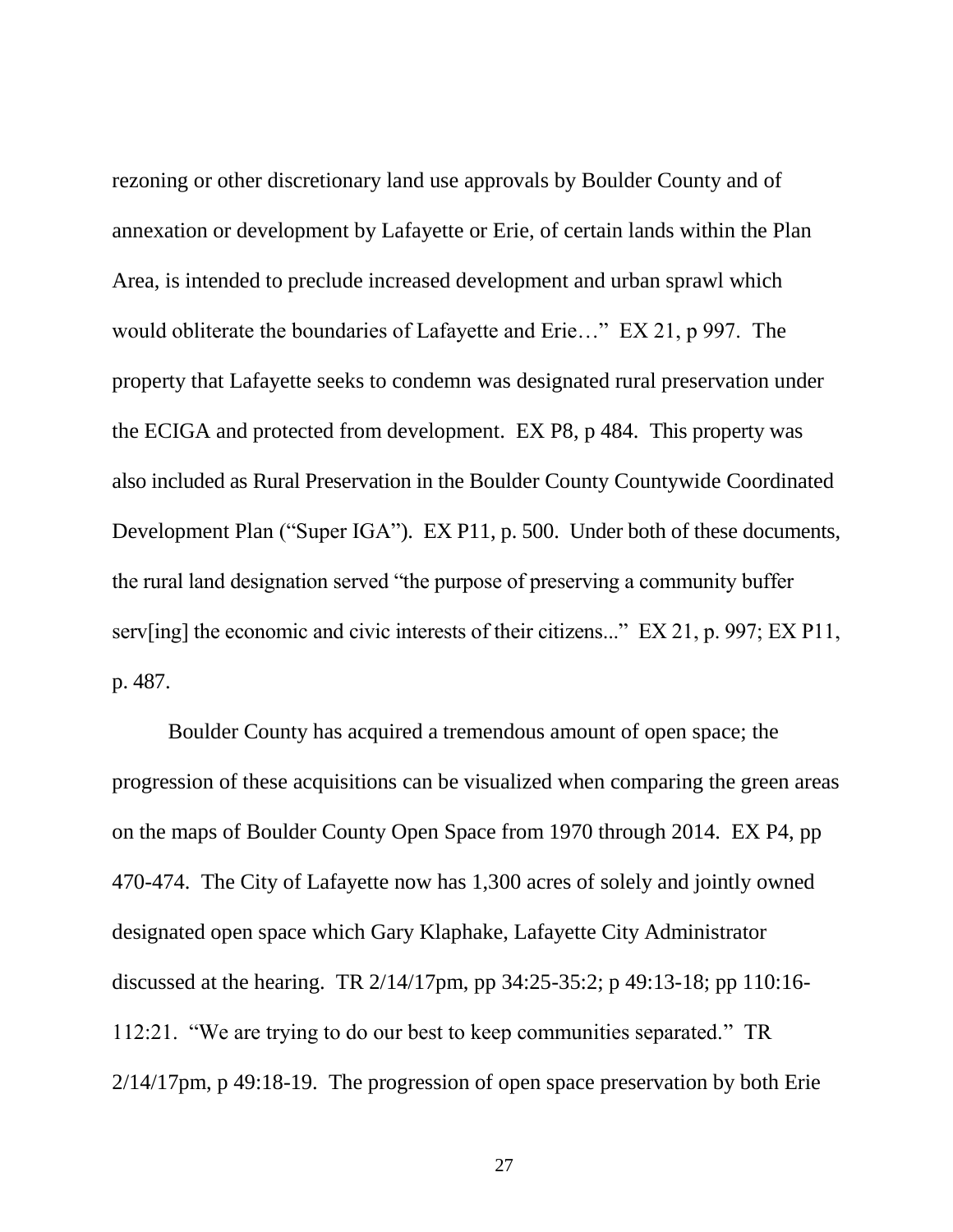and Lafayette can be visualized when comparing the green (yellow in 2015) areas on the maps of Boulder County Open Space zoomed in on the Lafayette/Erie area in 1970 and 2015. EX P8, pp 475-479.

In addition to the IGAs and actual open space acquisition, Lafayette, Erie and Boulder County have all adopted various policies and Comprehensive Plans in their communities expressing the importance of open space and community buffers. Lafayette's 2013 Comprehensive Plan states, "The City of Lafayette defines Open Space as property or rights acquired solely or jointly by the City of Lafayette with the intent that the property or rights be permanently protected and preserved as: community buffers…" and to "[e]ndeavor to purchase as open space any land within the planning area that has been designated as rural preservation or community buffer under an Intergovernmental Agreements (IGA'S) to which the City of Lafayette is a signator." EX P35, pp 649-650. At the adoption of the Comprehensive Plan, the ECIGA was still in place, and this Property was protected as rural preservation. The Plan also stated a policy goal of incorporating "significant wildlife habitat and corridors, community buffers …designated by the City into open space reserves." EX P35, p 657. Lafayette's 2013 PROST contains a Community Buffer section which reads, "As Front Range communities continue to grow, it is increasingly important to preserve the areas that lie between them to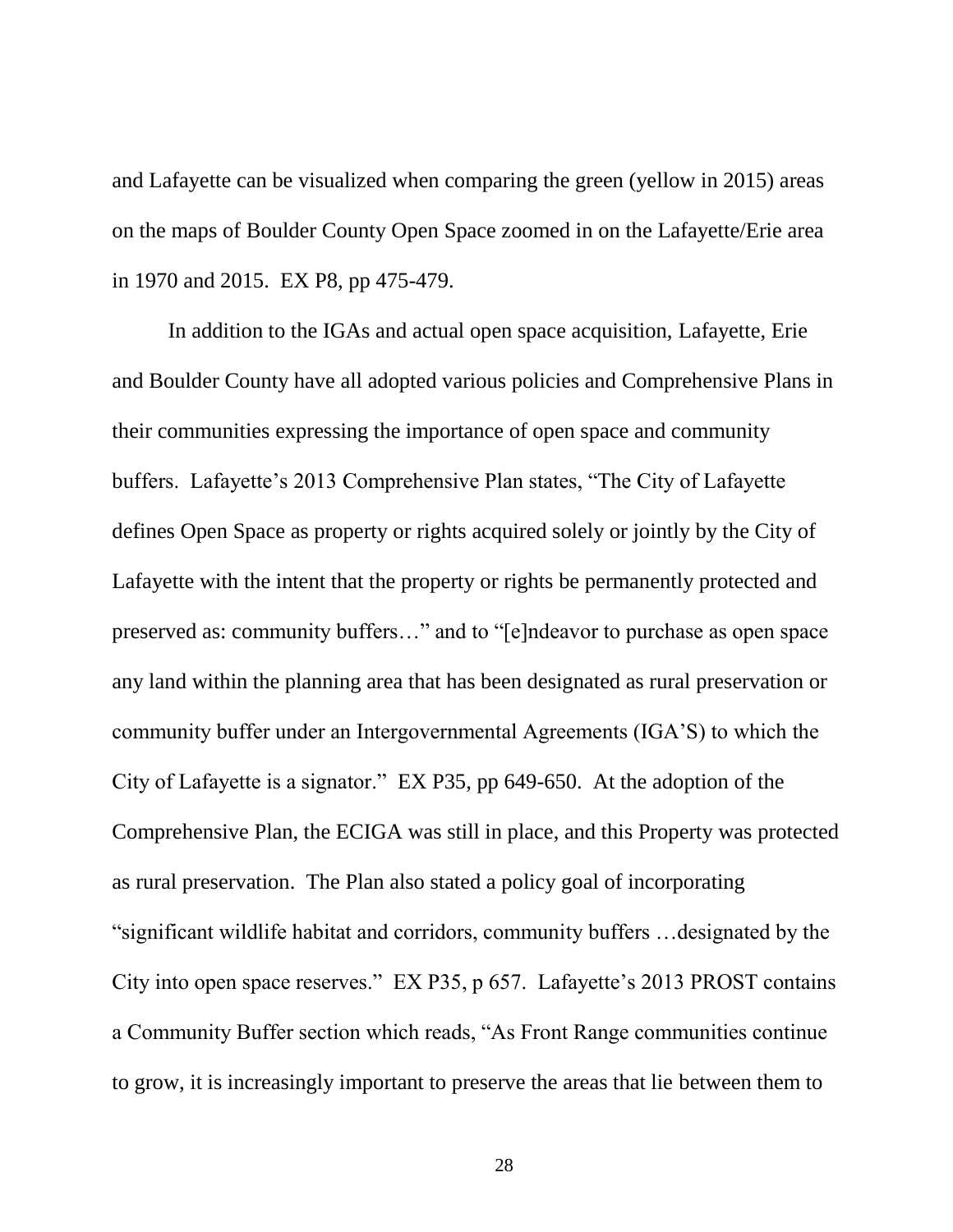provide a discernible break between communities and to preserve and enhance a 'sense of place' within each community. Open lands adjacent to the City's development limit; Provides a buffer between existing neighborhoods and other land uses; Provides a visible buffer between Lafayette and adjacent cities." EX P45, p 869. This Property meets all of these criteria.

Erie's 2010 PROST contains an Open Space chapter in which "Open Space benefits have been identified...[as] Separating or buffering communities to allow them to keep their individual identities; Enhancing community gateways..; Providing visual separation between built areas…; [and] Maintaining Erie's rural character and creating corridors for the safe and enjoyable movement of people and animals." EX P46, p 871. Erie's 2015 Comprehensive Plan contains a section on the goal of Community Buffers to "work with neighboring communities to establish appropriate community buffers, which may include open space, rural areas, and/ or agricultural lands…The town will strive to retain its identifiable edges and preserve community character by promoting physical separation from neighboring municipalities using… open space acquisition…" EX P43, p 821.

Despite Erie having a PROST and Comprehensive Plan in place that extolls the importance of open space and community buffers, Respondents' current site plan only contains setbacks between the commercial shopping center and the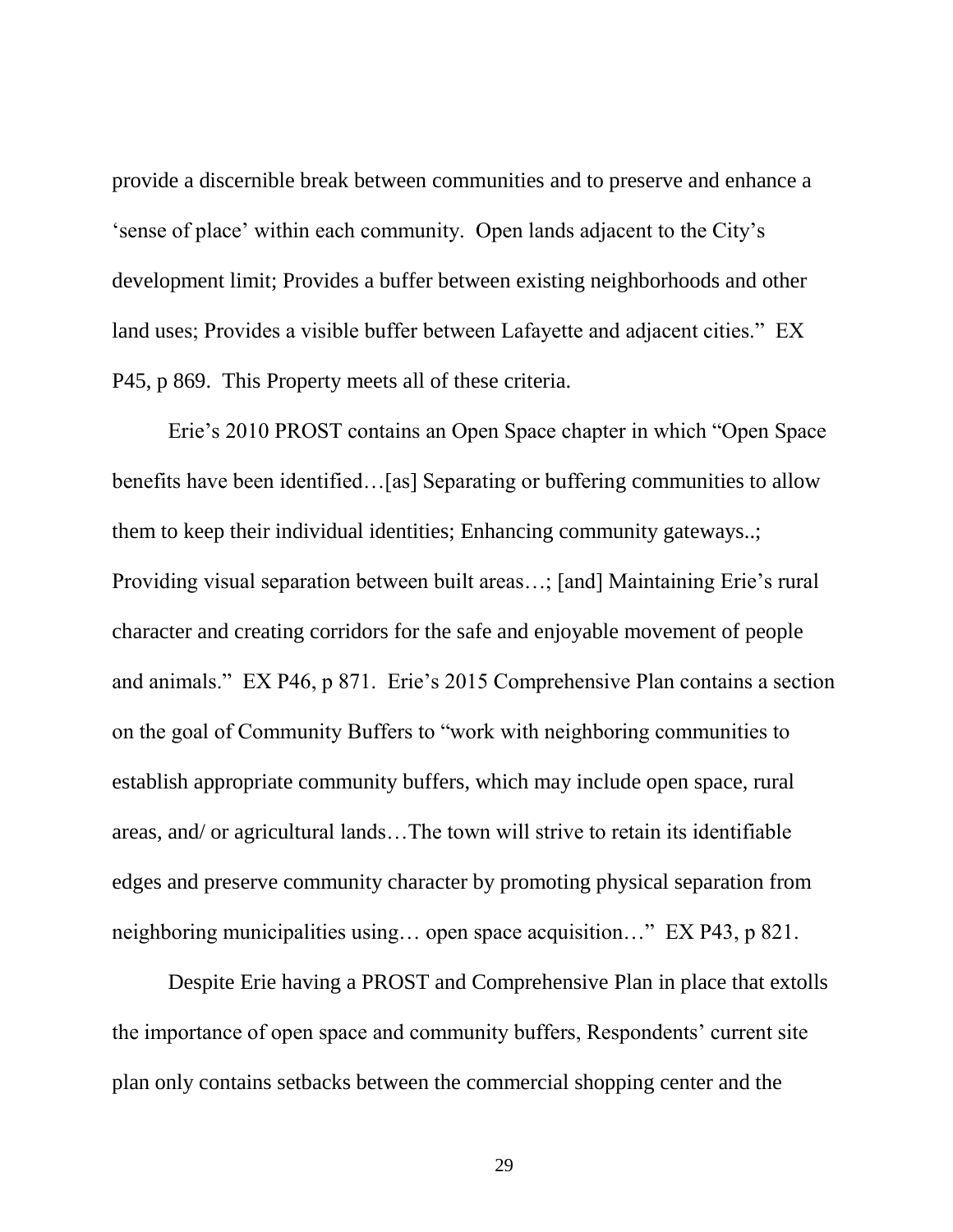Beacon Hill Neighborhood; a 100 foot building setback and a 65 foot landscape setback. TR 2/15/17am, p 79:14-17: EX 4, 956. Klaphake describes what community buffers are, how they're decided upon and the process involved, stating, "It's about how important it is to keep communities and its identity from just becoming one megalopolis of stuff…" TR 2/14/17pm, pp 135:19-136:23.

Respondents brought up multiple examples of Lafayette neighborhoods built close to commercial shopping and Lafayette's commercial development along Highway 287. EX 16, pp 975-986. At the evidentiary hearing, Respondents' counsel discussed the lack of internal buffers and small buffers between properties within Lafayette. TR 2/15/17pm, p 24:9-15. The Court's finding #30 states: "Respondents present evidence of numerous examples within Petitioner's boundaries where commercial development has been permitted next to residential development with setbacks of less distance than what is proposed in Respondent's plan for Nine Mile Corner." CF, p 710. The operative word in that sentence is *within* Petitioner's boundaries. Almost one-half of the Court's Analysis and Order is devoted to discussion on how "Erie's Proposed Site Development Plan Does Not Violate a Setback Requirement" and on how "Lafayette's Development of Hwy. 287 Precludes Any Meaningful Community 'Buffer.'" CF, pp 713-717. The Court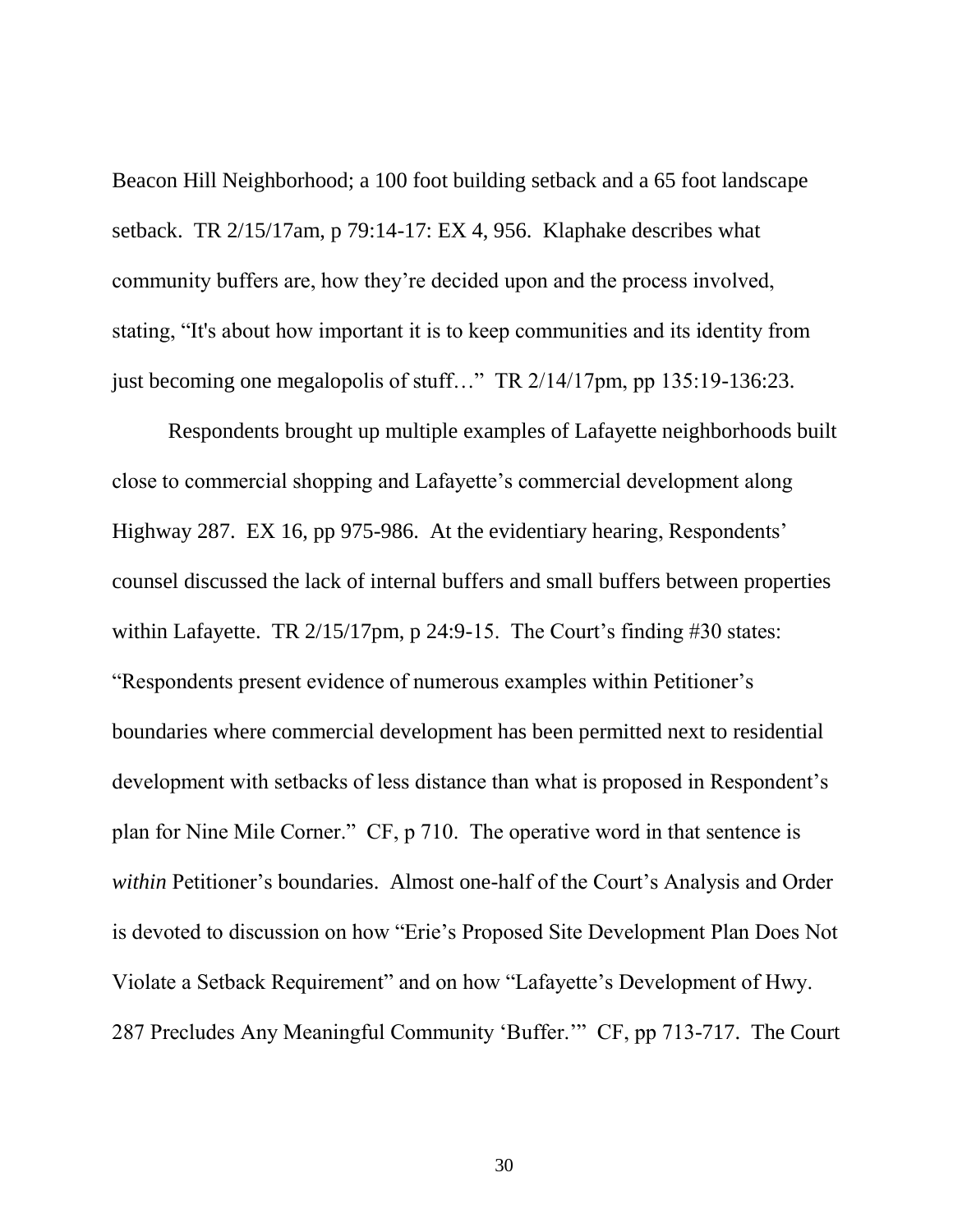finds, "Erie's argument that Lafayette's claim of prioritizing open space and buffers is inconsistent with its actions along Highway 287 is valid." CF, p 716.

What Respondents and the Court's reasoning completely misses is the difference between a municipality's *internal* land use, planning and development compared to a buffer *between* communities. These arguments all miss that very important distinction and allow for the merging of communities without any discernable space between the two. If Respondents' shopping center gets built according to their plan, there will be a mere 165 feet separating Lafayette and Erie at this corner. Arguably creating a megalopolis of stuff, and completely going against the history of this area and its long-standing goal of creating open space and buffers between communities. The court's ruling on this matter is unreasonable and reversible error.

### **4. Previous Attempts Were Made to Protect this Property as Open Space in Conjunction With Boulder County.**

Respondents make much ado about this Property not being placed on the priority list for open space starting in 2007. TR 2/14/17pm, pp 77:4-88:23. The Court pointed out, "this remained true through 2016." CF, p 709. The court goes on to say, "Respondents believe this signifies Petitioner did not then have its eyes on the property, whereas Petitioner explains this was a strategic decision on which properties they believe Boulder County may want to partner in acquiring." Id.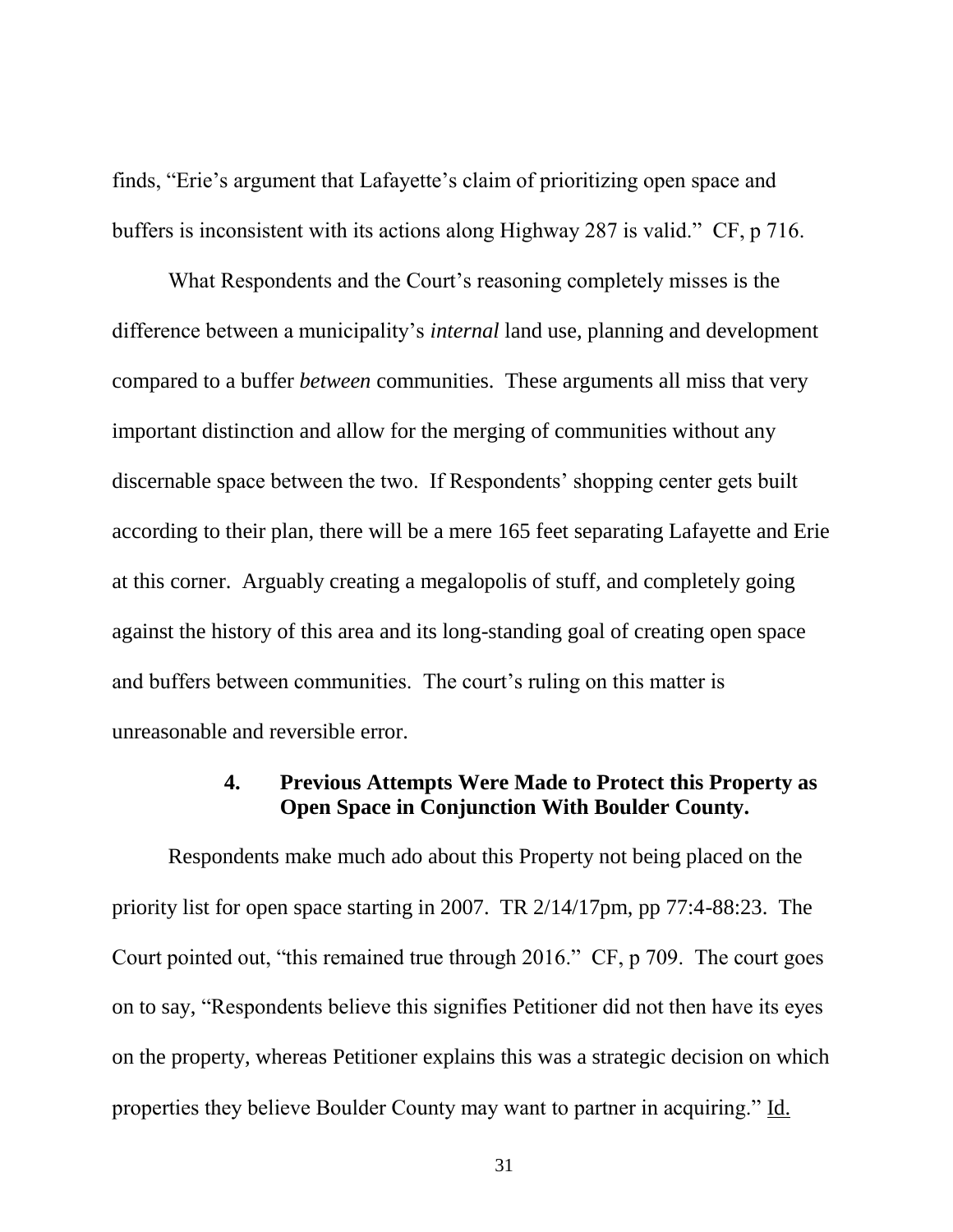The Court ignored testimony and evidence that supported Lafayette's strategic decision to not continue asking Boulder County to jointly acquire the Property as open space. In 2002 and 2004, Lafayette did ask for Boulder's support on purchasing this Property and put it on priority lists. CF, pp 358-360. Klaphake explained at the hearing that Boulder County has certain attributes, such as riparian areas and wetlands; that Boulder looks for in property when it partners with other municipalities to buy open space, and this Property doesn't contain those attributes. TR 2/15/17am, p 39:1-20. Rather than continue to ask Boulder County for a partnership on this Property, Lafayette chose to ask for help in purchasing other lands. Klaphake explained to the Court that these open space priority requests were "strategic document[s] on how the city and county wanted to work together, not on what we [Lafayette] wanted to acquire as open space. We bought open space in that same period without even being on that list." TR 2/15/17am, p 38:8- 13. Lafayette not asking Boulder County to acquire this Property with them after 2004 has no bearing on whether Lafayette had "its eyes on this property," but rather it was a strategic decision as to what properties Lafayette thought Boulder County would be willing to partner. If allowed to proceed, Lafayette will fund this condemnation on their own. TR 2/14/17pm, p 115:12-18. The Court's ruling that this Property was not a priority for Lafayette is an unfair and reversible error.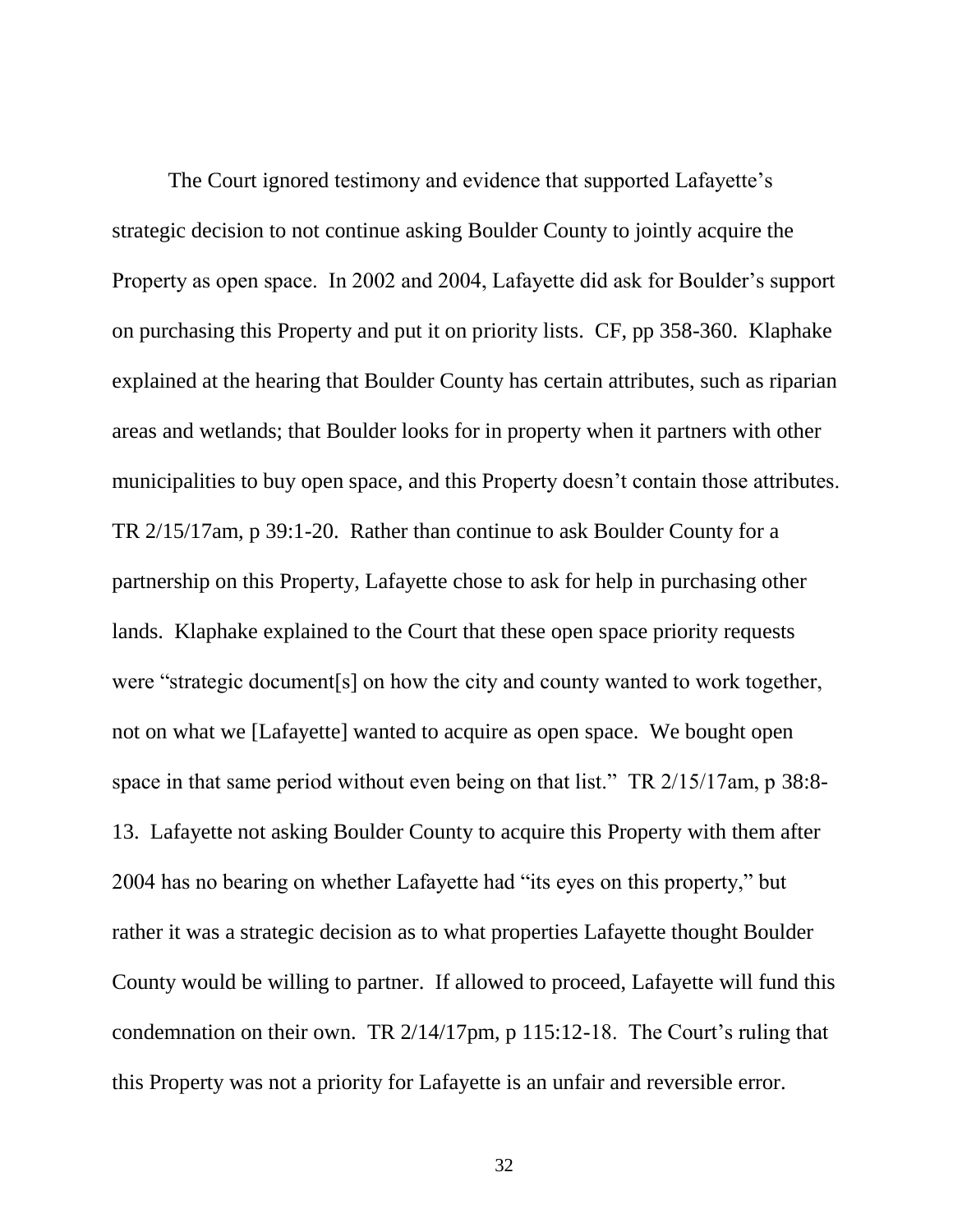This Property has been a protected community buffer for years. Lafayette undertook this condemnation to preserve that condition and for no other purpose. After deliberative process, Lafayette weighed the options of how much of the Nine Mile Corner to condemn and based on the "case-specific" details of this Property, decided on only the "Nelson" parcel. Lafayette knew they were taking less than half of the Property and leaving the rest for Respondents to develop. Lafayette knew that an open space would eliminate blight and serve the same purpose as Respondents' urban renewal plan. Lafayette did not know any of Respondents' plan specifics because they had not been created or made public. Information Lafayette did not have and therefore could not have used in deciding on the condemnation. The record does not support the Court's finding that Lafayette lacked good faith when it made the decision to condemn; therefore, that legislative determination of necessity must stand.

#### **CONCLUSION**

Lafayette's condemnation was for a proper public purpose and undertaken with good faith. Accordingly, Lafayette respectfully requests that this Court reverse the trial court's February 16, 2017 Order Granting Respondents' Motion to Dismiss and remand the case to the District Court so that Lafayette may proceed with the immediate possession portion of the proceedings.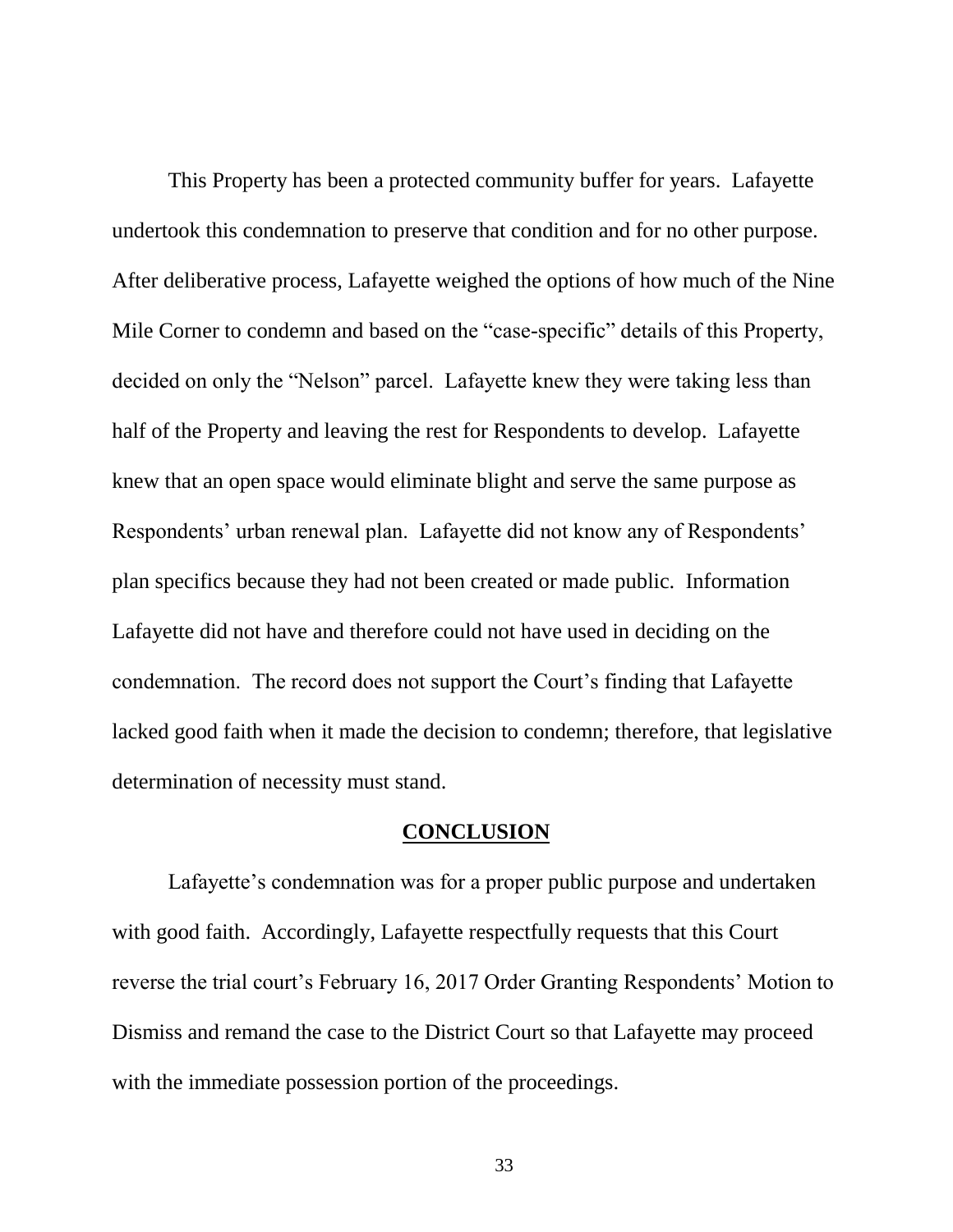Respectfully submitted this  $22<sup>nd</sup>$  day of September, 2017.

HAMRE, RODRIGUEZ, OSTRANDER & DINGESS, P.C.

**S/ DONALD M. OSTRANDER'S DULY SIGNED PHYSICAL COPY OF THIS DOCUMENT IS ON FILE AT THE OFFICE OF HAMRE, RODRIGUEZ, OSTRANDER & DINGESS, P.C. PURSUANT TO CRCP RULE 121, SECTION 1-26(9)**

By:

Donald M. Ostrander, No. 12458 Richard F. Rodriguez, No. 25105 Stephanie Ceccato (Special Counsel), No.46974

#### WILLIAMSON and HAYASHI, LLC

David Williamson, No. 8530, Lafayette City Attorney

### ATTORNEYS FOR APPELLANT